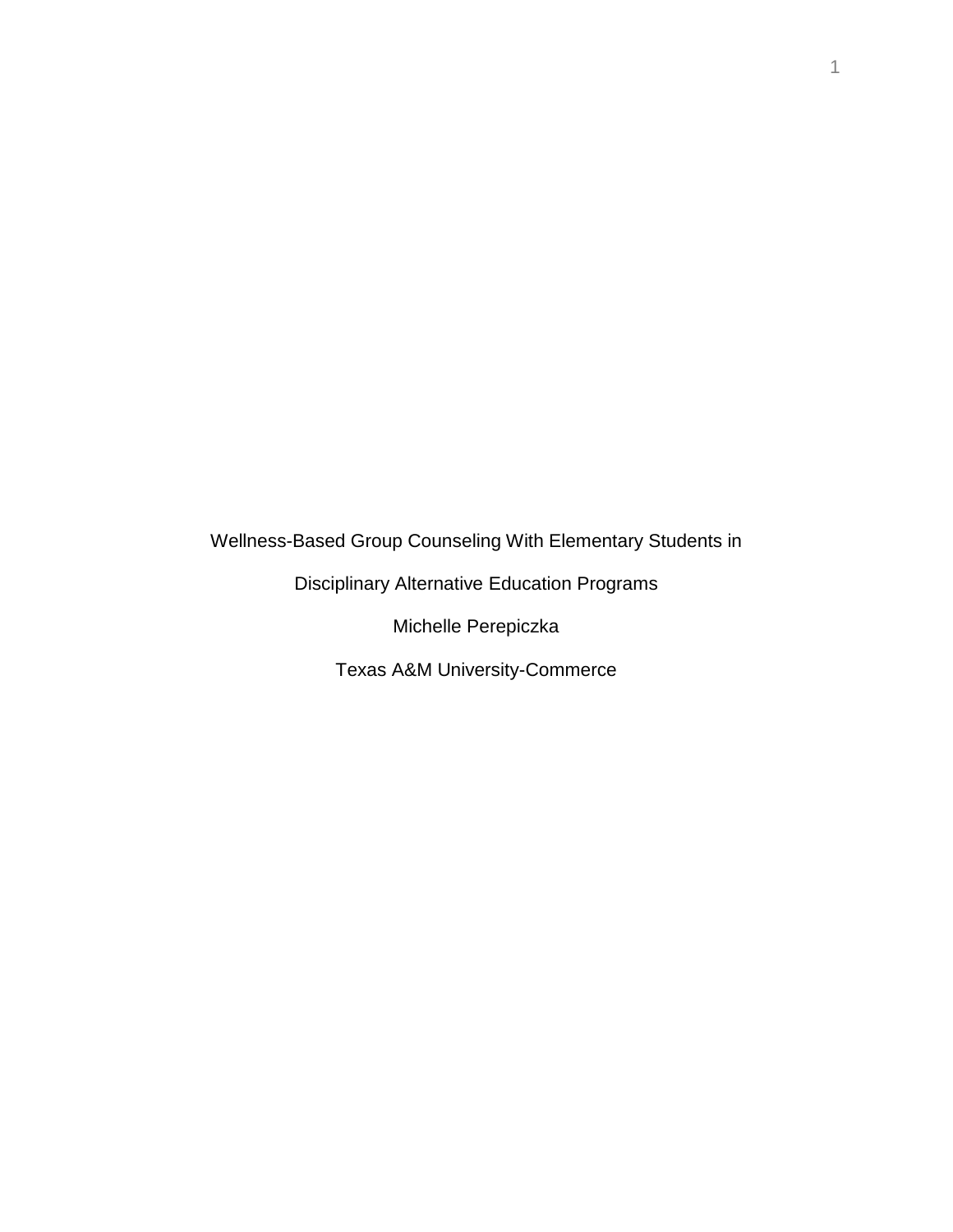# Abstract

Students in Disciplinary Alternative Education Programs (DAEPs) have a variety of behavior problems. School counselors in DAEPs have the opportunity to address emotional, academic, social, and behavioral concerns of these students. Counselors may use the strengths-based wellness paradigm as an alternative method of addressing students' holistic needs while striving to follow the American School Counselor Association's (2005) National Model. This article describes how to incorporate a 6 week wellness group counseling intervention into DAEPs with elementary students.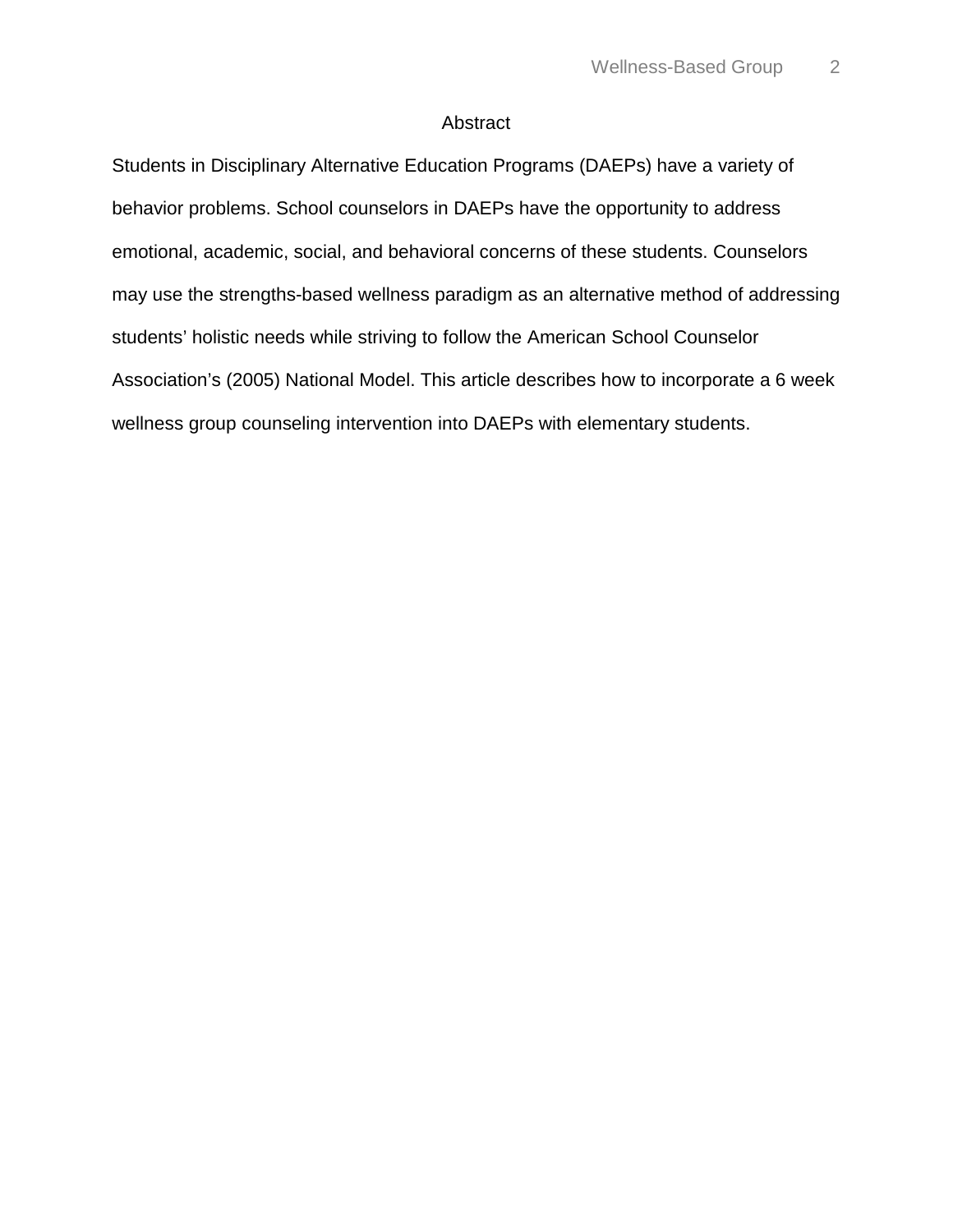Wellness-Based Group Counseling With Elementary Students in

Disciplinary Alternative Education Programs

School counselors in Disciplinary Alternative Education Programs (DAEPs) are challenged to effectively meet the holistic wellness needs of students in these settings and follow the 2005 American School Counselor Association's (ASCA) National Model. Sources of difficulty may be the low consideration of the school counselor role in DAEPs. For instance, Lehr, Moreau, Lange, and Lanners (2004) conducted a nationwide survey of alternative education programs. The researchers reported mental health counselors in 14 out of the 36 participating states spend less than 25% of the school year at the DAEP campus servicing students. Only one state reported mental health counselors spending over 75% of the school year on site. Limited amount of time to work with students is a challenge. Second, the administrative emphasis on academic performance of students may also be a barrier (Farler, 2005). Villalba and Borders (2005) stated the academic focus may lead to school counselors neglecting the personal and social development of students.

School counselors in DAEP settings are in need of counseling programs that address a range of issues from behavioral problems (Leone & Drakeford, 1999) to childhood disorders (Campbell, 1990) or low wellness levels of students (Smith-Adcock, Webster, Leonard, & Walker, 2008). They also need time efficient programs in order to service 25 to 150 at-risk students who have diverse durations of enrollment at the DAEP (Lehr et al., 2004). Utilizing a group counseling intervention that incorporates the strengths-based wellness paradigm is one method of delivering responsive and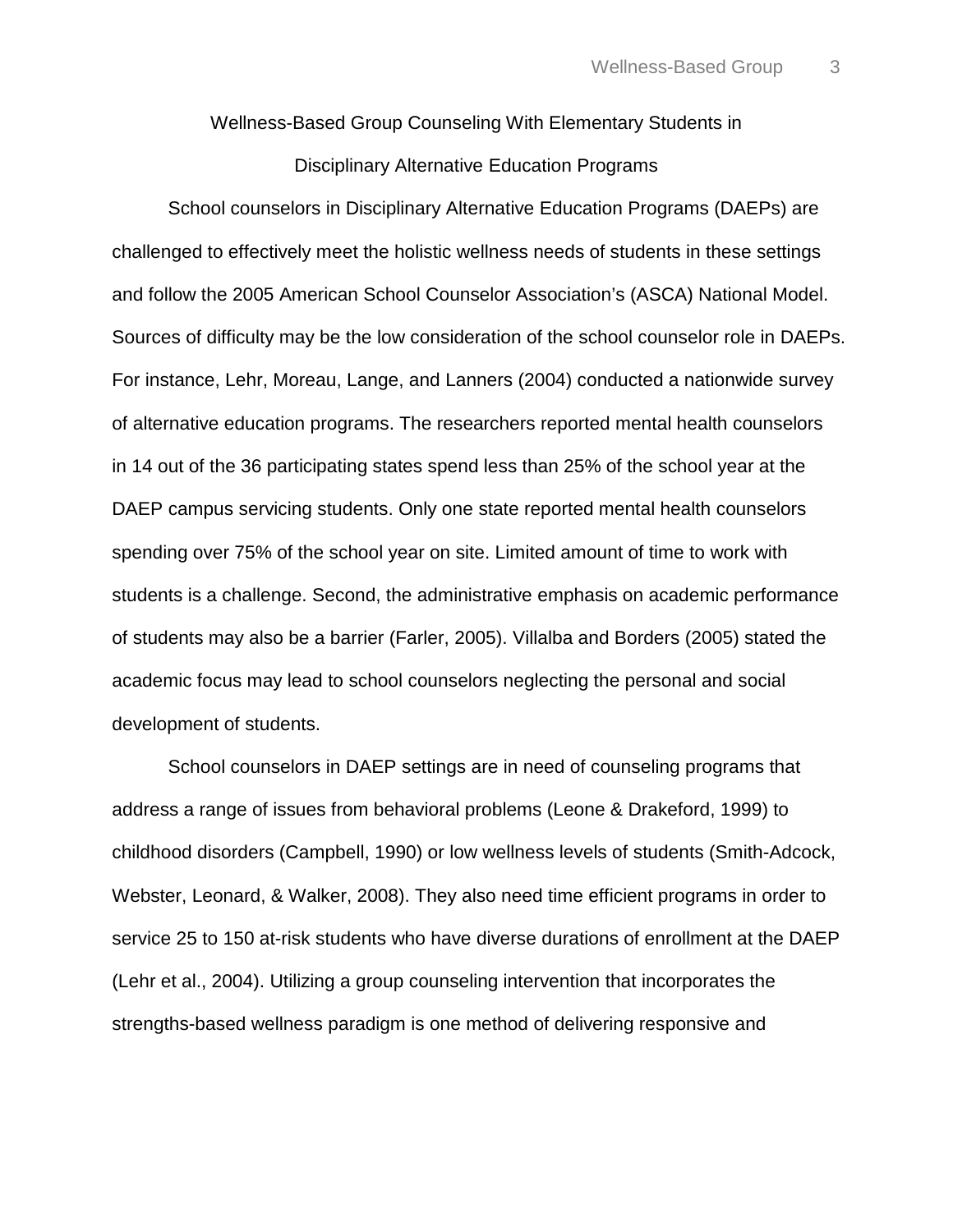preventative services to students in need (Holcomb-McCoy, 2005; Villalba & Myers, 2008).

Conceptual literature illustrating how to incorporate the wellness paradigm into group counseling sessions with elementary school students in DAEPs is lacking beyond this description. Empirical support of a wellness intervention with this population is also missing in current research. However, this conceptualization of the wellness-based group counseling process is one step closer to building research in this area. The purpose of this article is to describe how school counselors in DAEPs could incorporate a 6 week wellness group counseling intervention with elementary school students.

#### Disciplinary Alternative Education Programs

DAEPs are alternative education opportunities for students who have behavior problems that disrupt the learning of other students as well as the order of their home campus (Pierce, 2006). Such behavior problems with elementary school students may occur off or on campus. Behaviors resulting in mandatory placements in DAEPs include violent behavior, use or possession of drugs, and possession of a weapon. Behaviors leading to discretionary placements include use of profanity, failing to turn in complete assignments, truancy, or behaving in ways that the referring teacher identifies as disruptive (Lehr et al., 2004; Texas Appleseed, 2007a, 2007b).

The disruptive behaviors and placements in DAEPs are occurring at increasing rates for elementary school age students. Lehr et al. (2004) reported 61% of participating states in a national study serve students in grades 1 through 5. In a study of Texas school districts from 2002 to 2007, 110 districts reported referring prekindergarten and kindergarten children to DAEPs (Texas Appleseed, 2007a, 2007b). In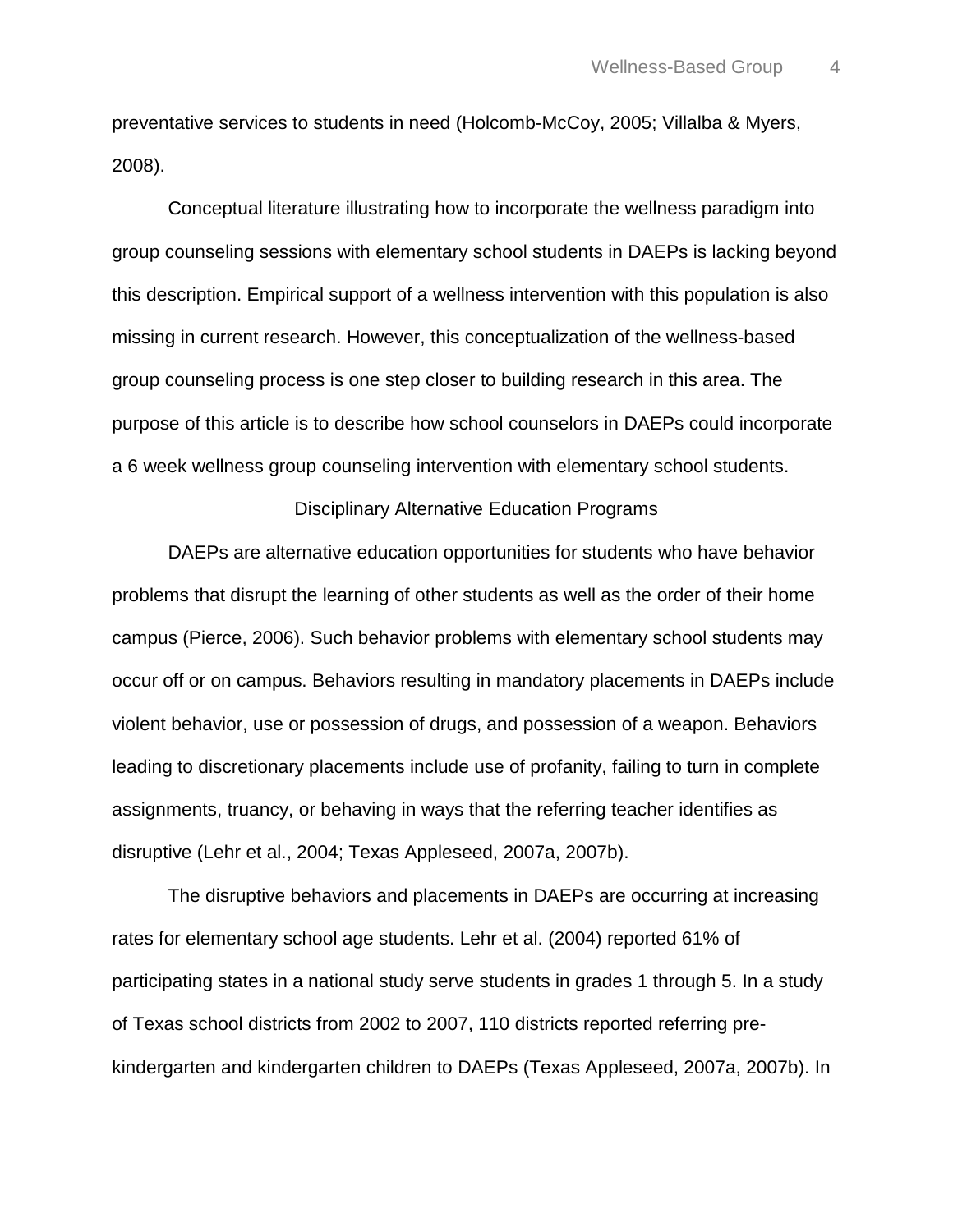2007, Texas administrators reported referring 3,000 first graders and a higher amount of older elementary school students to DAEPs. Leone and Drakeford (1999) reported the trend of increasing referrals to alternative schools for all school age groups to be common across states due to zero-tolerance policies and districts implementing alternative programs. For instance, researchers reported an estimate of 10,900 public alternative schools and programs within the United States during the 2000-2001 academic year (Kleiner, Porch, & Farris, 2002). These programs service various grade levels and students with disciplinary problems as well as non-disciplinary related issues.

Proactive programs designed to meet the unique needs of DAEP students may be beneficial to intervene with existing concerns related to the influx in alternative placements of elementary students (Griffin, 1993). For instance, teachers and administrators concur that students entering DAEPs have a variety of emotional needs requiring priority attention (Harnish & Henderson, 1996). Andersen, Floisand, Martinez, and Robinson (1997) identified common concerns of students across grade levels as experiencing low self-esteem, feeling alienated from peers, and believing society is awaiting their failure due to their transfer to DAEP. Researchers reported some schools participating in a nationwide study offer comprehensive counseling services on campus to address these concerns while others do not (Unruh, Bullis, Todis, Waintrup, & Atkins, 2007). However, approximately 75% of the participating schools reported offering either skills training, individual, or group counseling to students. School counselors may play an intricate role in student success in alternative programs by providing counseling services to address personal wellness issues of students (Smith-Adcock et al., 2008).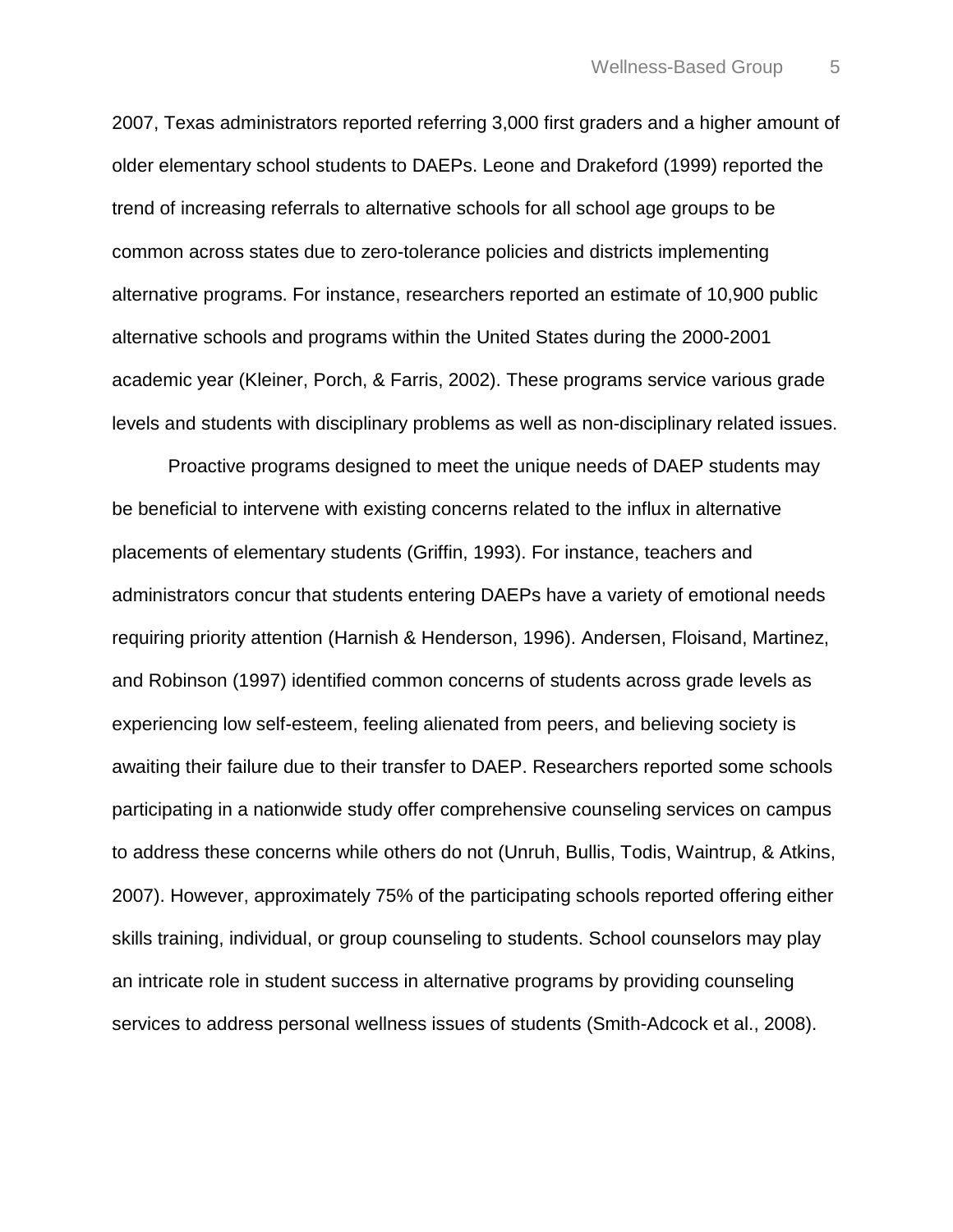School counselors are in a strategic position to prevent and intervene with mental health needs (Stoblier & Kratochwill, 1998) and wellness of students (Villalba & Borders, 2005). School counselors may be one of few adults in some students' lives who are a healthy outlet for students' energy and creativity, can help them build character, and can help them learn needed survival skills for school (Scales & Roehlkepartain, 2004). Emphasizing the wellness counseling domain would be congruent with ASCA's (2005) National Model, which includes counselors focusing on student academic, career, and personal/social development. Farler (2005) reported administrators and teachers perceive the personal counseling and holistic social service roles of school counselors as having a moderate impact on students in DAEP.

## *Group Counseling*

According to ASCA (2006), group counseling services are included and supported in school counseling programs in small or large group settings. Group counseling in schools is an efficient and positive way to address developmental and situational concerns of students. These sessions may help students become more adjusted, understand how to cope with stressful situations, and learn how to cooperate with others. Counseling groups in traditional schools with elementary school students provide opportunities for children to share personal experiences (Schmidt, 2004), understand they are not alone in their struggles, and feel as though they belong to a group via cohesion (Yalom, 1995). Students in school counseling groups may also build skills to reach their academic goals, learn social skills, and increase tolerance as well as acceptance of others. Groups may also be catalyst for students to explore and express their thoughts, feelings, and behaviors (Bergin, 2004).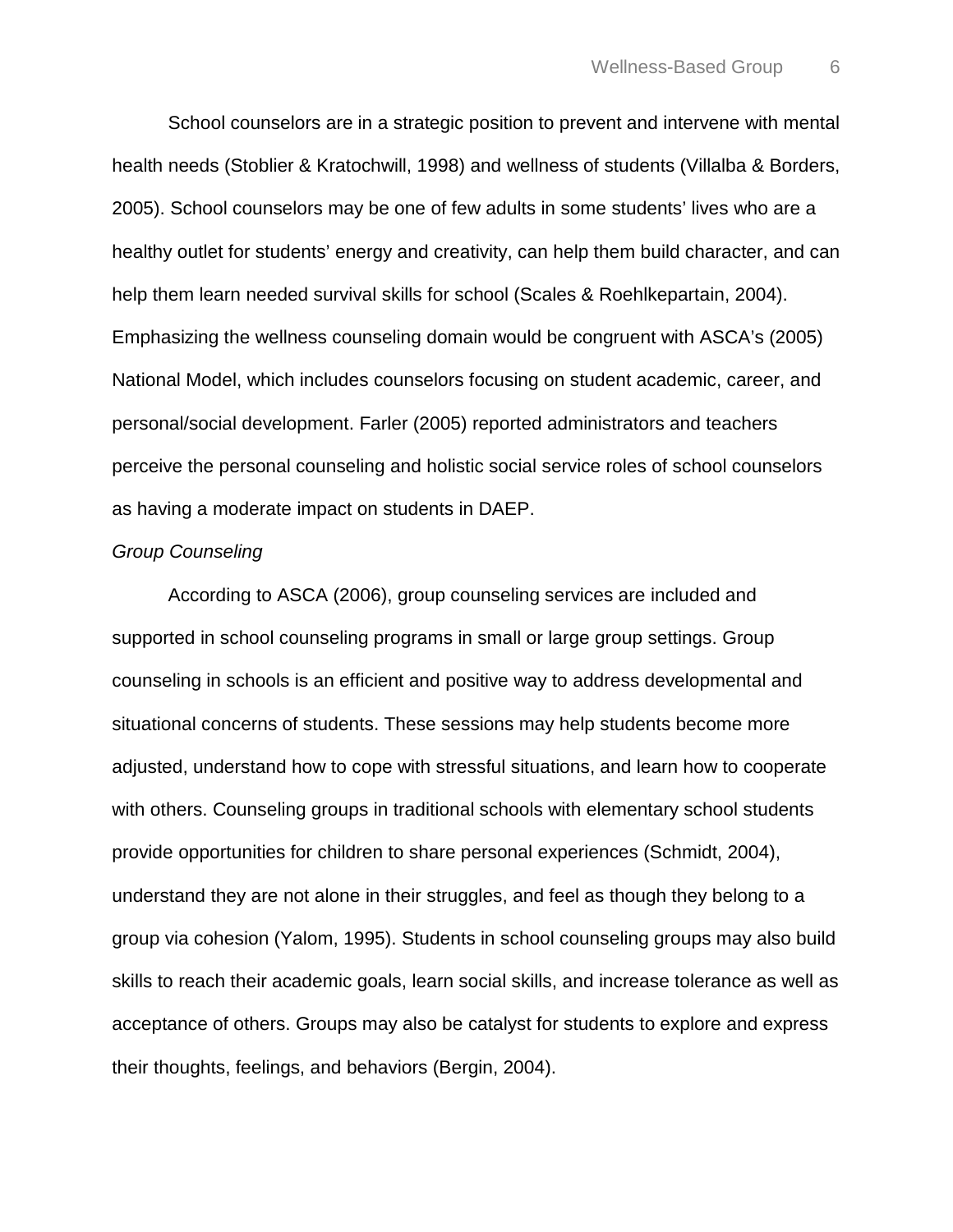Gerrity and DeLucia-Waack (2007) reported counseling groups in traditional schools as effective across various session time lengths, duration of intervention across weeks, or developmentally appropriate topic addressed. The authors also reported cognitive-behavioral and problem focused interventions most effective group interventions with children in traditional schools. A group counseling approach utilizing the wellness paradigm can be molded into the time available and adjusted to appropriate developmental levels (Villalba & Borders, 2005). Eclectic skills from various theories can be implemented in psychoeducational or process oriented group styles (Granello, 2000) in various school settings.

Students in DAEPs are impacted by a wide variety of issues beyond attitude toward school and classroom behaviors that are related to discipline problems (Brake & Gerler, 1994). For instance, students may struggle with self-esteem, developmental issues such as self-regulation or establishing appropriate autonomy, traumas (Slee, 1993); or childhood disorders such as anxiety, withdrawal, over activity, poor impulse control, and aggression (Campbell, 1990). Students may also have concerns related to family dysfunction, family violence, or parenting issues (McCloskey, Figuerdo, & Koss, 1995; Sherr, Bergenstrom, & McCann, 1999). School counselors in mainstream schools utilize several group topics with children to address areas of concern. Such topics include social skills (Mehaffey & Sandberg, 1992), coping with divorce or family issues, reducing aggression (Shechtman, 2001), friendship, and bullying (Bennett & Gibbons, 2000). Current research related to group topics used by school counselors in DAEPs is lacking. The wellness-based group counseling approach is an alternative strategy school counselors in DAEPs may implement for group counseling. This differs from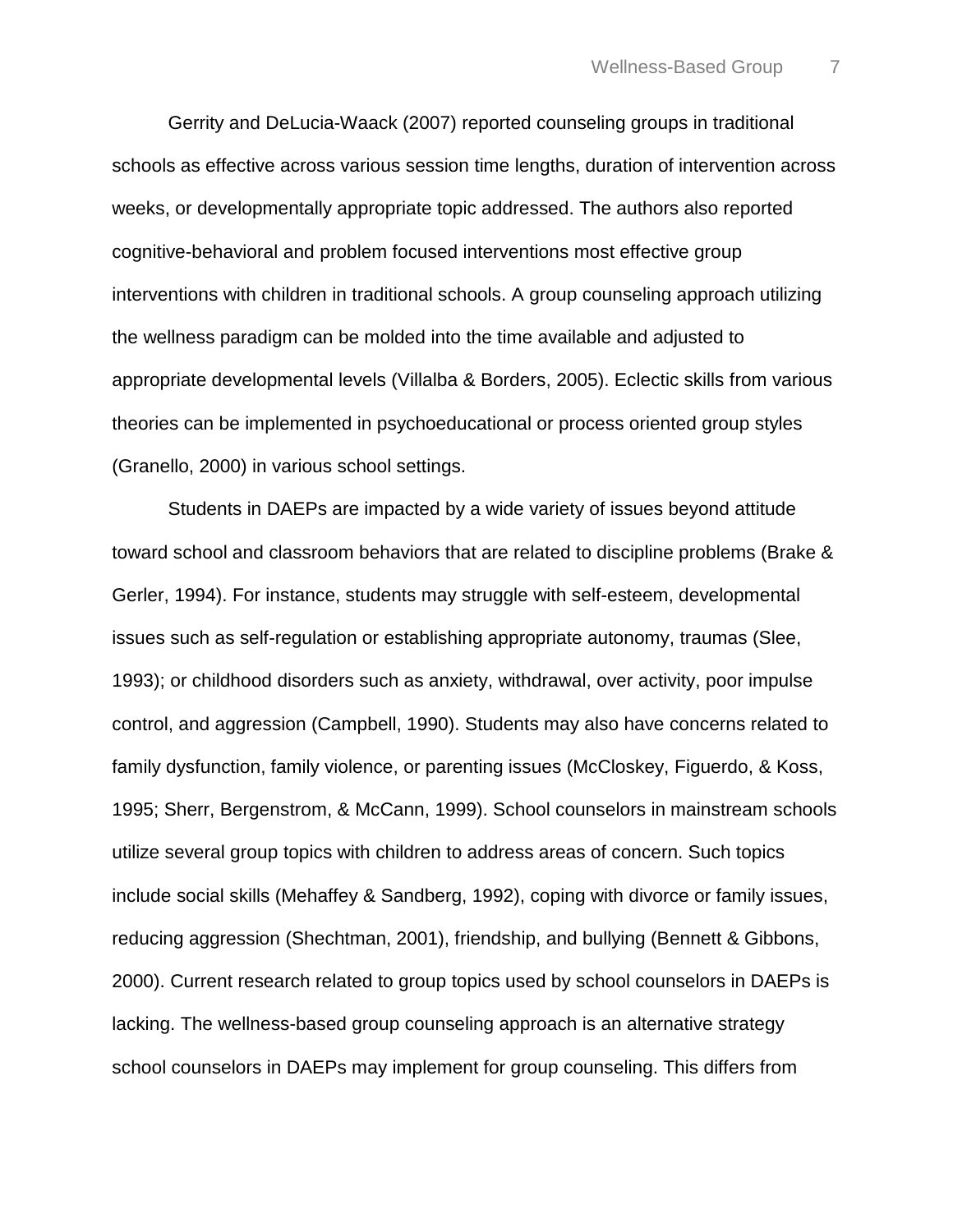approaches commonly used by school counselors in traditional schools because the modality emphasizes addressing holistic concerns of students (Omizo, Omizo, & D'Andrea, 1992).

## *Wellness*

Myers (1991, 2007) described wellness as a holistic paradigm that included the integration of the mind, body, and spirit; promoted balance in life; and required individuals to make positive choices to reach their full potential. The wellness paradigm may be a positive alternative approach for school counselors in DAEPs. For instance, wellness is a holistic strengths-based intervention that may be utilized to address the various issues students in DAEP are commonly faced with (Makinson & Myers, 2003; Smith-Adcock et al., 2008). Second, wellness paradigm may enhance established holistic preventative or intervention programs already in place (Myers, 1992). Third, school counselors may utilize wellness models such as the Indivisible Self Wellness Model (IS-Wel) (Myers & Sweeney, 2004) as a foundation for assessing, planning, and evaluating services for students (Villalba & Borders, 2005).

Fourth, researchers stated wellness develops in childhood when self-care and health habits begin taking shape (Cowen, 1994; Holcomb-McCoy, 2005). Routines can carry on into adulthood and be difficult to change (Omizo et al., 1992). These habits may promote or restrain wellness in adulthood (Rogers, 2001). Therefore, providing children with wellness tools such as coping and empowerment (Cowen, 1991) may help improve present problems related to academics, social interactions, emotions, and physical development (Mills, Dunham, & Alpert, 1988). Long term positive benefits may also occur (Rogers).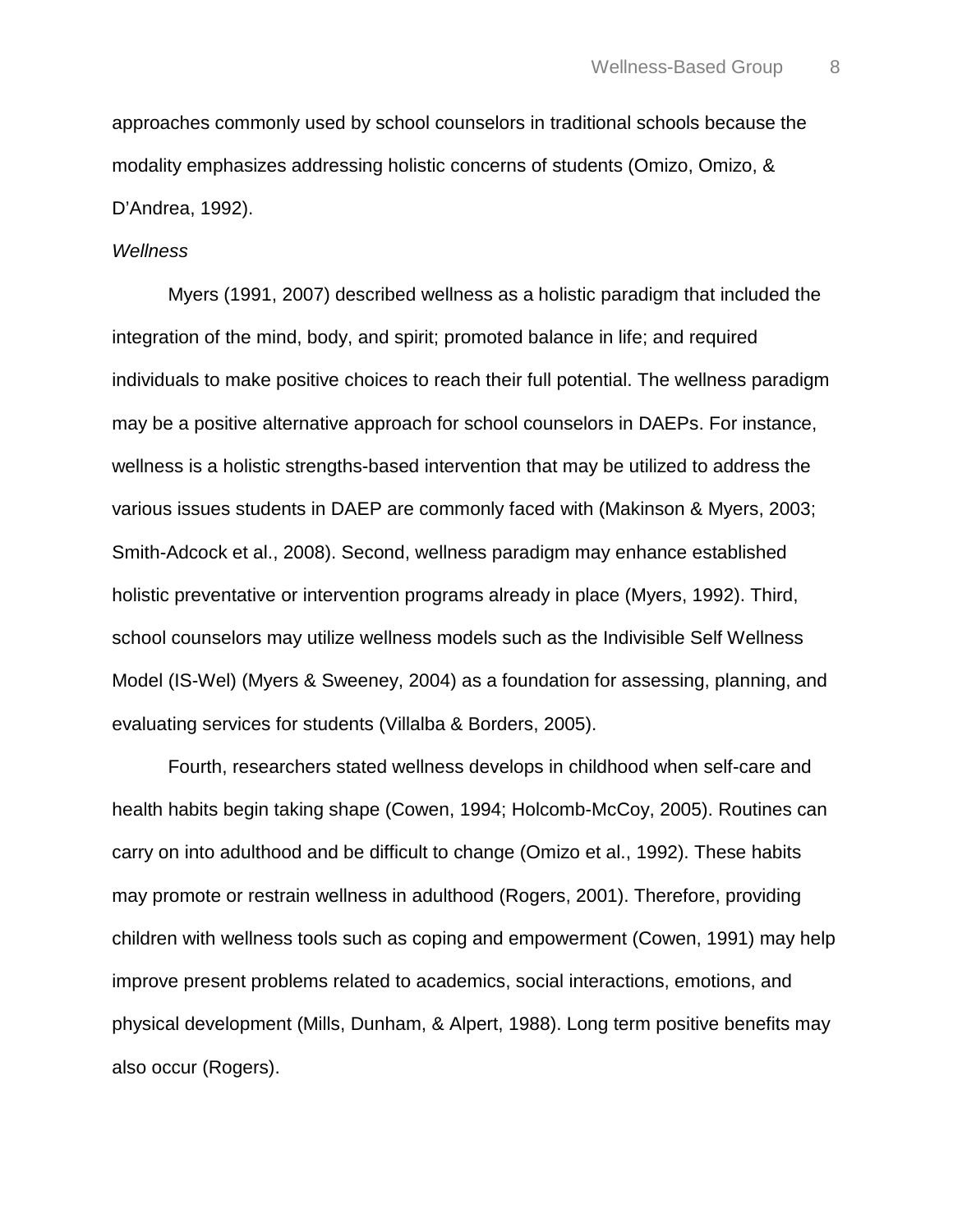Wellness research conducted in traditional schools and with high school students in DAEPs provides an initial foundation for incorporating wellness into group counseling sessions for elementary school students in DAEPs. Villabla and Myers (2008) utilized a 3 week wellness guidance curriculum based in the IS-Wel with fifth grade students. The researchers reported significant positive increases on Total Wellness, Creative Self, Social Self, and Physical Self scales of the Five Factor Wellness Inventory on the post test with small to medium effect sizes. Omizo et al. (1992) used a more comprehensive 10 week classroom guidance curriculum created from wellness concepts in the literature with fifth grade students. The researchers reported significant positive increases at the post test for the Wellness Knowledge Test and the General Self-Esteem scale of the Culture Free Self-Esteem Inventory. Smith-Adcock et al. (2008) utilized an 8 week group counseling model based on the Wheel of Wellness with 10 high school females in DAEP. They reported an increase in understanding of wellness as well as awareness of personal assets related to wellness.

#### Indivisible Self Wellness Model

The Indivisible Self Wellness Model (IS-Wel) is the foundation to this group counseling curriculum. The IS-Wel is a strengths-based holistic wellness model that originated from over 12 years of data collection and analyses (Myers & Sweeney, 2004). Myers and Sweeney (2005a) created the model to include one higher order wellness factor called Total Wellness, which is an individual's comprehensive wellness and accumulation of the other factors. Five second order factors that have a total of 17 corresponding third order factors are included in the model. One of the second order factors in the Creative Self and is comprised of thinking, emotions, control, positive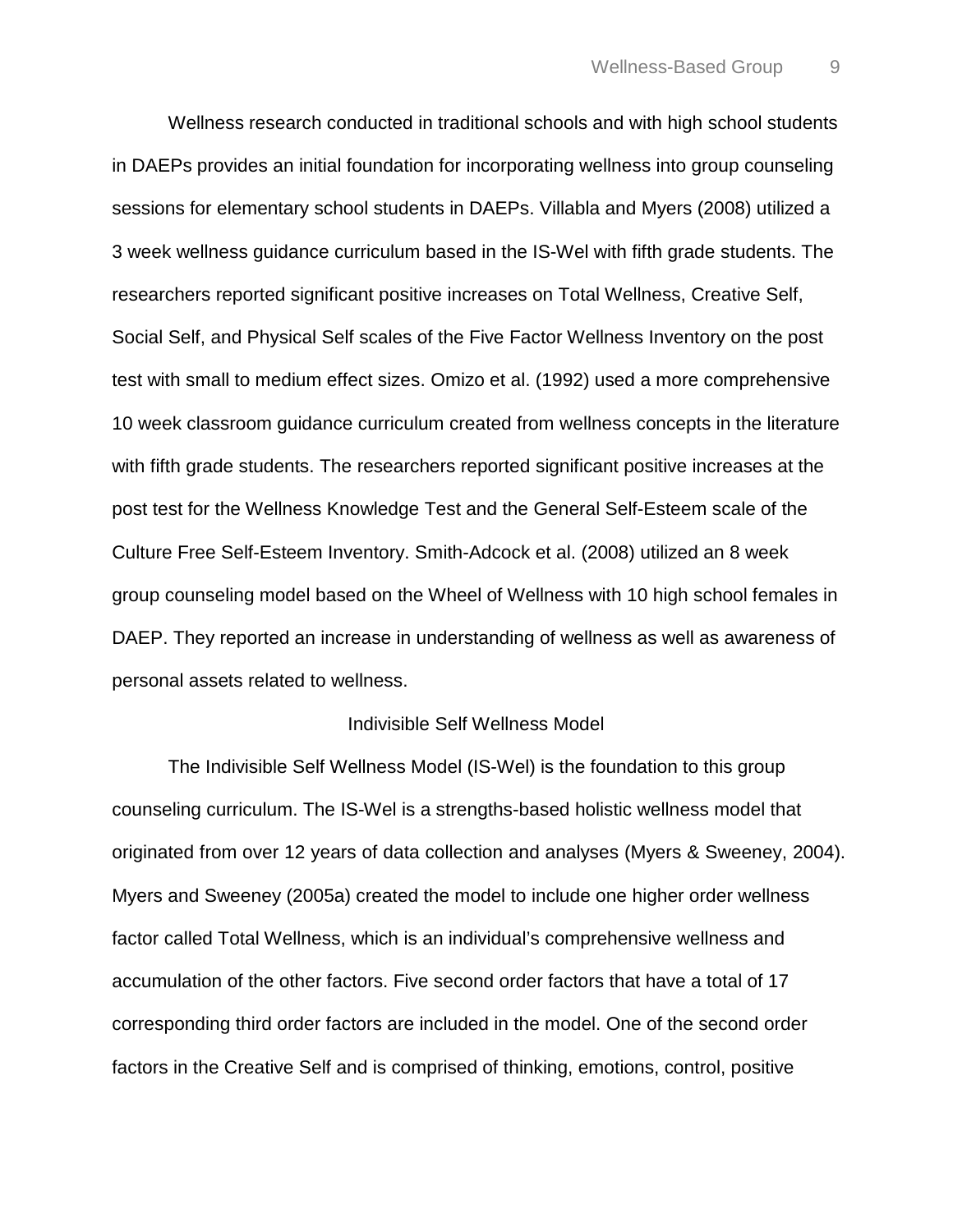humor, and work third order factors. The Coping Self is another and consists of realistic beliefs, stress management, self-worth, and leisure. The Social Self is a third second order factor which includes friendship and love third order factors. The Essential Self is a fourth second order factor that includes spirituality, self-care, gender identity, and cultural identity. The final second order factor is the Physical Self, which is comprised of exercise and nutrition third order factors. The four contexts are included in the model are the following: local (e.g. family, neighborhood, and community), institutional (e.g. educational, religious, governmental, business, and media), global (e.g. political, cultural, environmental, and worldwide events), and chronometrical (e.g. perpetual, positive, and purposeful).

School counselors may apply the IS-Wel as a conceptual framework and intervention model with the students in DAEPs. School counselors may address each of the dimensions of the model concretely to enhance the individual wellness dimensions and holistic wellness of students (Holcomb-McCoy, 2005; Myers, Sweeney, & Witmer, 2000). DAEP elementary schools are an influential institutional context for young children, and school counselors in these settings have opportunities to enhance wellness of students through providing group counseling services (Villalba, 2007). A curriculum outlining how to conduct a group from this perspective for elementary school students in DAEPs to help bring about positive change is lacking in the literature. *An IS-Wel Group Curriculum for Children in DAEP Schools*

Presented here is an illustration of how a school counselor could incorporate the IS-Wel into a group curriculum for elementary school students in DAEP. The group would consist of 6 weekly sessions that last between 30 to 40 minutes and have a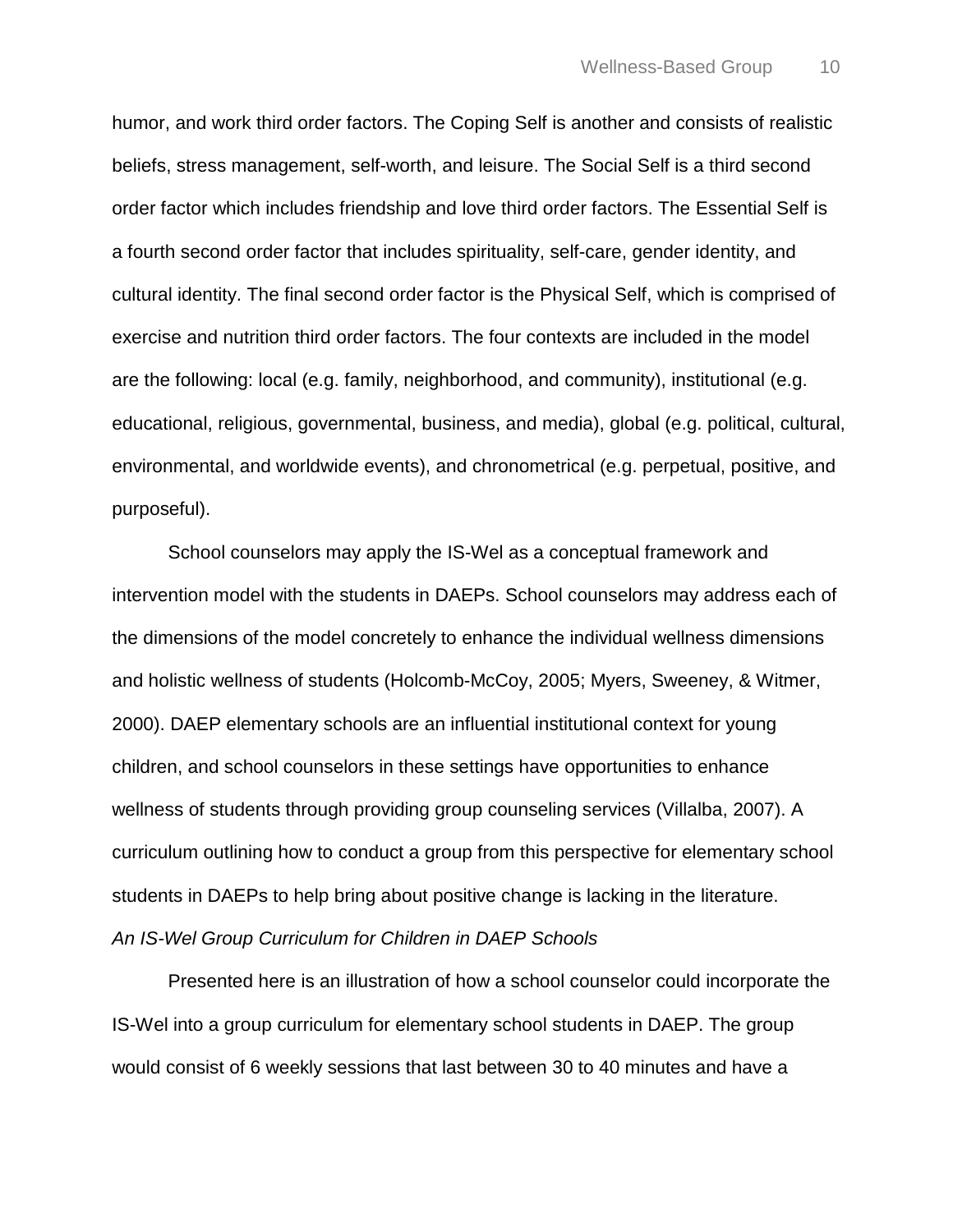maximum of eight students (Thompson & Henderson, 2007). The wellness counseling approach would be eclectic in that it integrates the following: cognitive techniques, psychoeducation, skills training (Granello, 2000), active participation, worksheets, and discussion (Omizo et al., 1992). The overall focus is to increase student's knowledge of wellness and levels of holistic wellness via addressing individual wellness dimensions (Holcomb-McCoy, 2005). The individual wellness dimensions are addressed in an order related to Maslow's Hierarchy of Needs with emphasizing basic needs first, such as physical needs, and increasing with complexity (Maslow, 1968; Villalba, 2007). The goals are to help children become responsible for their choices and behavior, learn how to prevent low levels of wellness by successfully managing negative influences, and learn how to make positive decisions that lead to high levels of wellness. Sleet and Dane (1985) recognized these goals as factors leading to children decreasing life problems. The Five Factor Wellness Inventory Elementary School Version (Myers & Sweeney, 2005b) may be used to measure wellness levels before and after the group intervention to assess outcomes.

The first session builds group cohesion (Kottler, 2001) and introduces the concept of wellness (Myers & Sweeney, 2004). School counselors use psychodrama activities as ice breakers (Irwin, 1972). For instance, students are prompted to introduce themselves and create a pose. The other students greet their peer and copy the pose. This continues until everyone has a turn. Additional rounds can be done as well where students are promoted to select a feeling word and create a corresponding pose. Or, students may select an activity (e.g. riding a bike or sleeping) and act it out.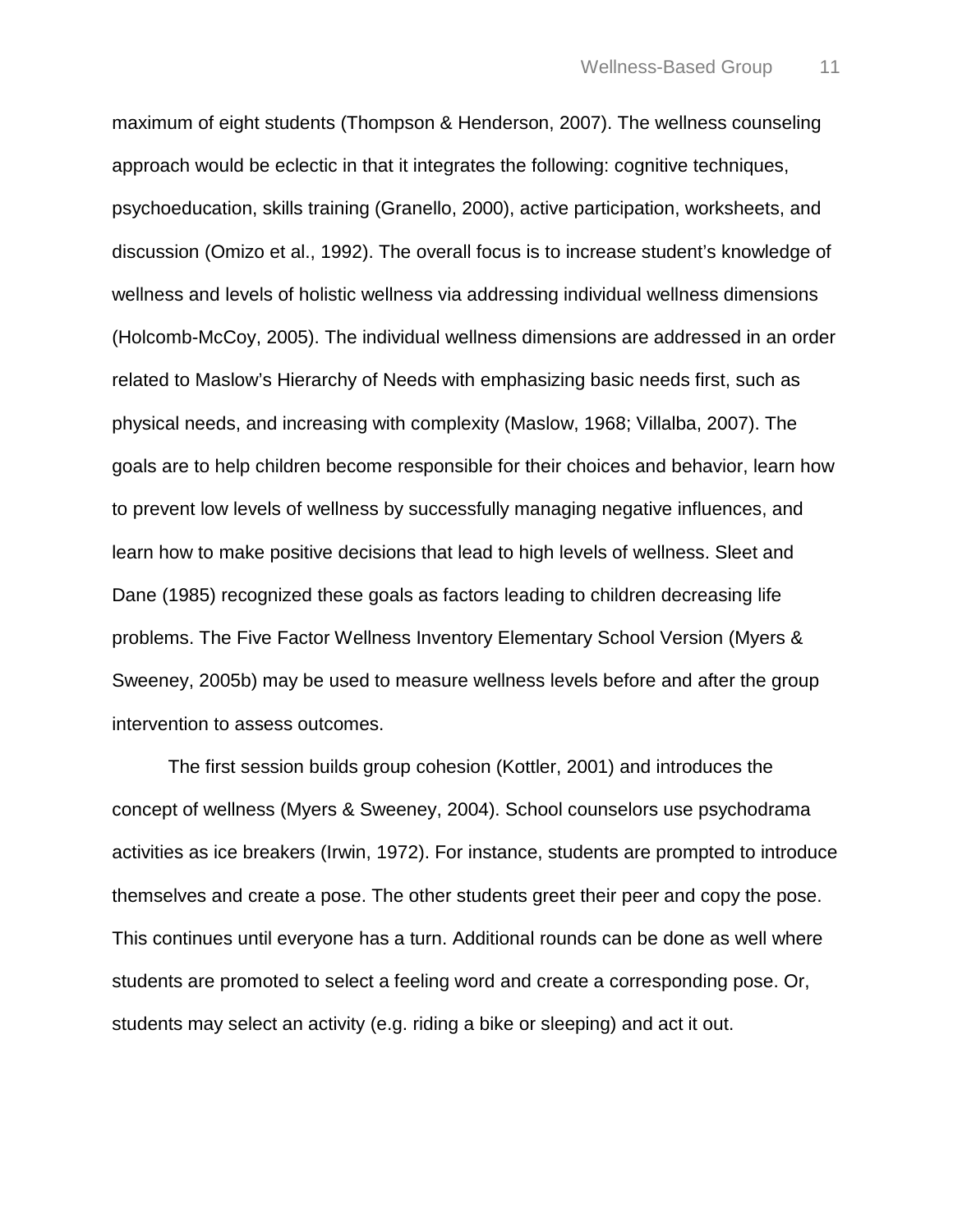Next, the counselor concretely defines and explains wellness in relation to the IS-Wel by reviewing a wellness star with the students. The five points of the star represent the five dimensions of wellness. Building a healthy body through exercise and eating healthy foods is the Physical Self. The Creative Self is explained as having fun, thinking positively, and controlling behaviors. Choosing positive friends and spending time with family or significant others in your life is the Social Self. The Coping Self is explained as liking oneself. The Essential Self is addressed as celebrating your uniqueness and what makes a student special. Showing the students a star with a point missing illustrates how one cannot be holistically well with a deficient wellness dimension.

If time permits, students end the session by completing a worksheet that is in the shape of a star. This may also be given as a homework assignment to complete during the week. This provides students the opportunity to draw or write about topics related to each wellness dimension: favorite food (Physical Self), time you were proud of yourself for working hard (Creative Self), favorite friend or family member (Social Self), favorite characteristic about you (Coping Self), and something special about you (Essential Self).

The second session addresses the Physical Self (Myers & Sweeney, 2004). The school counselor defines concepts of nutrition and exercise and provides healthy examples (Omizo et al., 1992). For instance, nutrition can be defined as healthy food choices. This can be concretely demonstrated by bringing various food items to the session and separating them into healthy and unhealthy groups. Exercise can be defined as activities that keep a body healthy. A concrete explanation would involve instructing students to act out running or playing a sport, then act out playing a video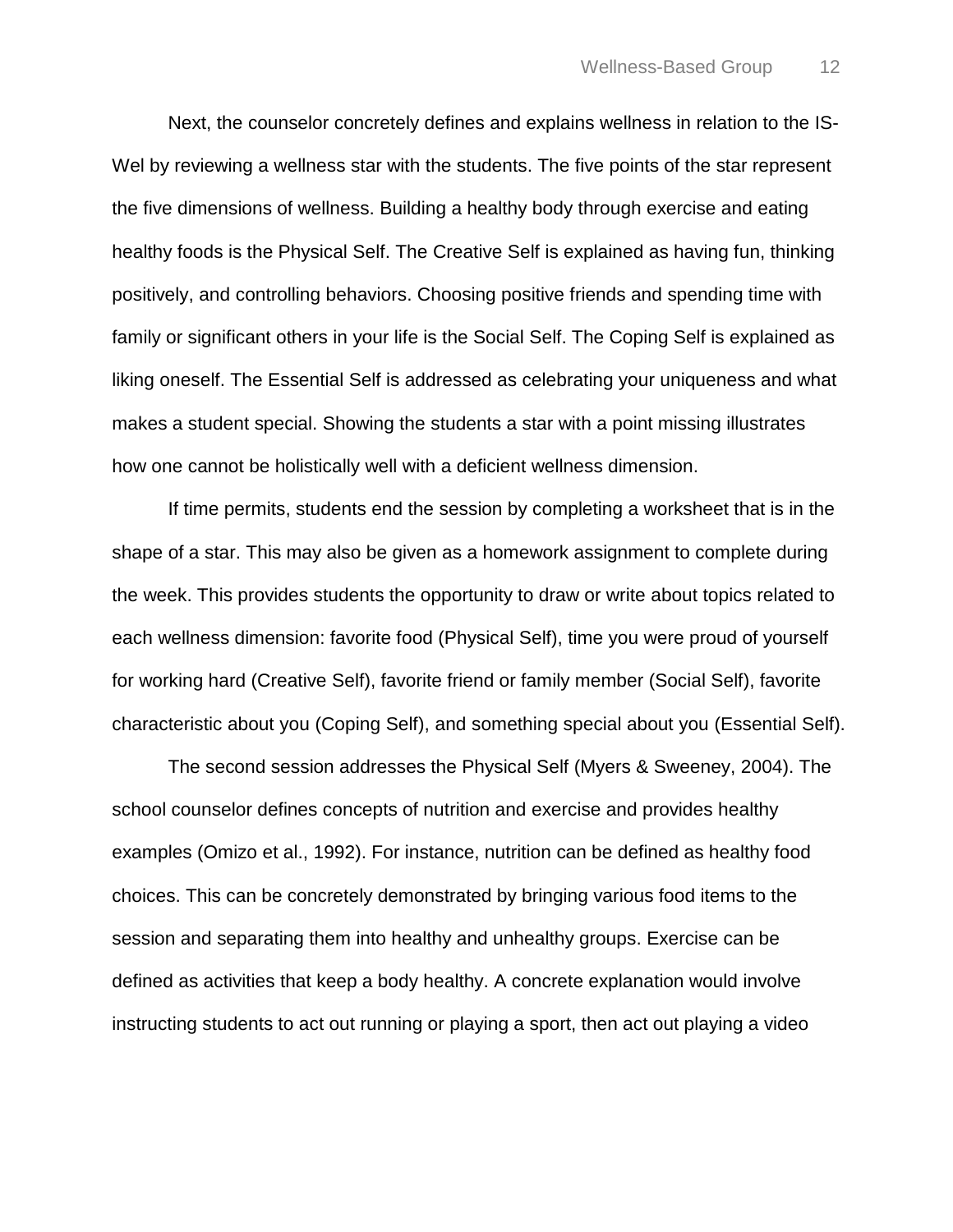game or watching a move. Discuss the difference between physical and nonphysical activities.

The school counselor may then use activities to help students apply the concepts learned about nutrition and exercise (Jones & Robinson, 2000). For example, the school counselor may direct the students to select a picture of a food item (e.g. apple, candy bar, pizza, soda, carrots) from a bag and decide if the food is healthy or unhealthy with other group members encouraging positive decisions (Villalba & Myers, 2008). Next, exercise is incorporated into the session by having various areas of the room designated for specific activities (e.g. jumping jacks, sit ups, running in place, push ups, stretches) and the children take turns rotating through each area at 60 or 90 second intervals. A discussion about the students' experience with the exercise activity follows (Dunn, 1973; Hettler, 1984).

The third session focuses on the Creative Self (Myers & Sweeney, 2004) and emphasizes decision making (Hatfield & Hatfield, 1992). First, the school counselor explains a step-by-step decision making model: (a) identify that a choice can be made in the situation, (b) identify both positive and negative choices available, (c) select the positive decision, (d) carry out the plan, and (e) reflect on the outcome for modifications for behavior later (Willis, 1998). This is written out for students and pictures accompanying each step can be helpful as well. For instance, binoculars can be used for step one (finding a choice), a light bulb for step two (thinking about choices), a happy face for step three (choosing a positive choice), a movie marker for step four (taking action), and a question mark for step five (asking if the right choice was made).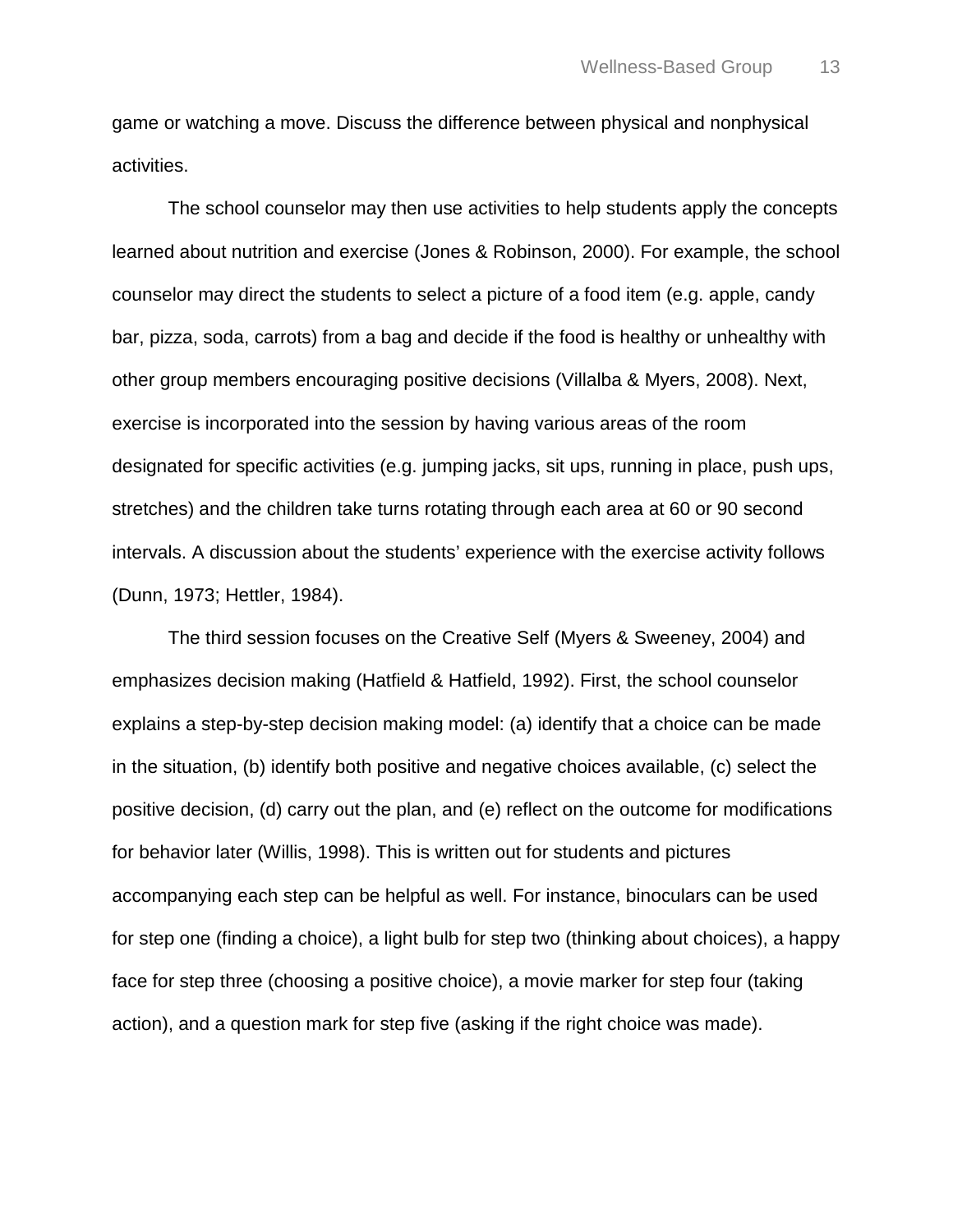Second, the counselor provides examples for the group to ensure understanding. The school counselor provides additional examples for the group to complete together. Practice choices should be developmentally appropriate (Gerrity & DeLucia-Waack, 2007) and correspond to common behavior problems. Examples may include the following: choosing to follow class rules or talk to a classmate, choosing to complete homework or watch a cartoon, choosing to hit or talk about feelings when angry, and choosing to bully or build friendships.

Session four addresses the Social Self (Myers & Sweeney, 2004). The school counselor explains the importance of students having positive friends and safe family members or significant others in their lives. For instance, the school counselor would discuss how positive friends are those who have positive character traits and do not tease, hurt feelings, or want others to make negative decisions. Positive friends get along with others and treat others with kindness and respect. Choosing these people as friends may help a student feel accepted, enjoy time with peers, and be well. The school counselor would also explain that safe family members are important too. These important people love the student, take care of their basic needs, are people to talk to when something is wrong, and are safe to be around. Having at least one positive family member or significant person fulfill this role is important to being well.

The explanation and discussion is followed by an art activity. The school counselor would provide art supplies to the students and direct them to create a picture of the positive people in their life. This can be friends, family, or both. An opportunity to share about their pictures would be provided at the end.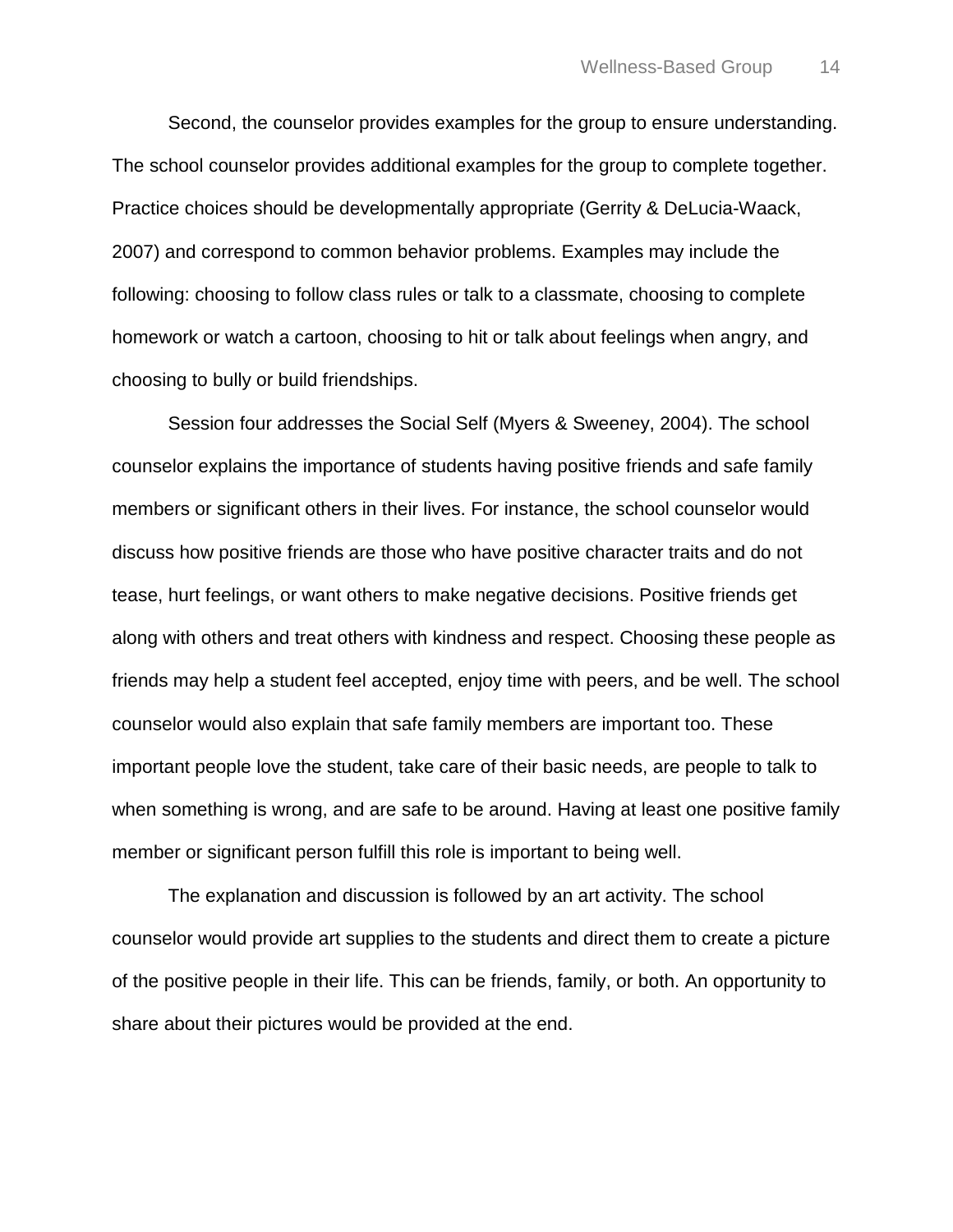Session five addresses the Coping Self and importance of self-worth (Myers & Sweeney, 2004). An introduction of self-esteem could be done at the start of the session. The school counselor may explain that self-esteem is how much a person likes themselves. A concrete description would involve drawing several thermometers and filling them up a third of the way, half of the way, and all the way up. Examples of selftalk and self-care aligning with each level would be shared. For instance, the low level example would include negative self-talk, risky behaviors, and choosing peers for friends who bully. A high level example would include positive self-talk, making positive choices to reach goals, and choosing respectful friends.

Next, a relaxation exercise can be used to help the students calm their behaviors and prepare to listen to a story. The school counselor directs the students to lye on the floor and guides them though a short relaxation routine. This would consist of relaxing muscles and breathing slowly and deeply while the students use their imagination (Koeppen, 1974). For instance, the counselor would tell the students to pretend they are a blow fish and fill up with air. Hold the air for 10 seconds, then let it out and watch the air bubbles float away. Stretch long to try to reach for a rainbow in the sky, breathe deeply, and relax.

The students would continue to lie on the floor and listen to the counselor read a book on self-esteem (Pardeck & Pardeck, 1993). At the end of the story, the counselor would have the children get into a circle to discuss the events in book. The school counselor would highlight examples of how the character in the story was happy and excited to be him or herself. The counselor would talk about the importance of the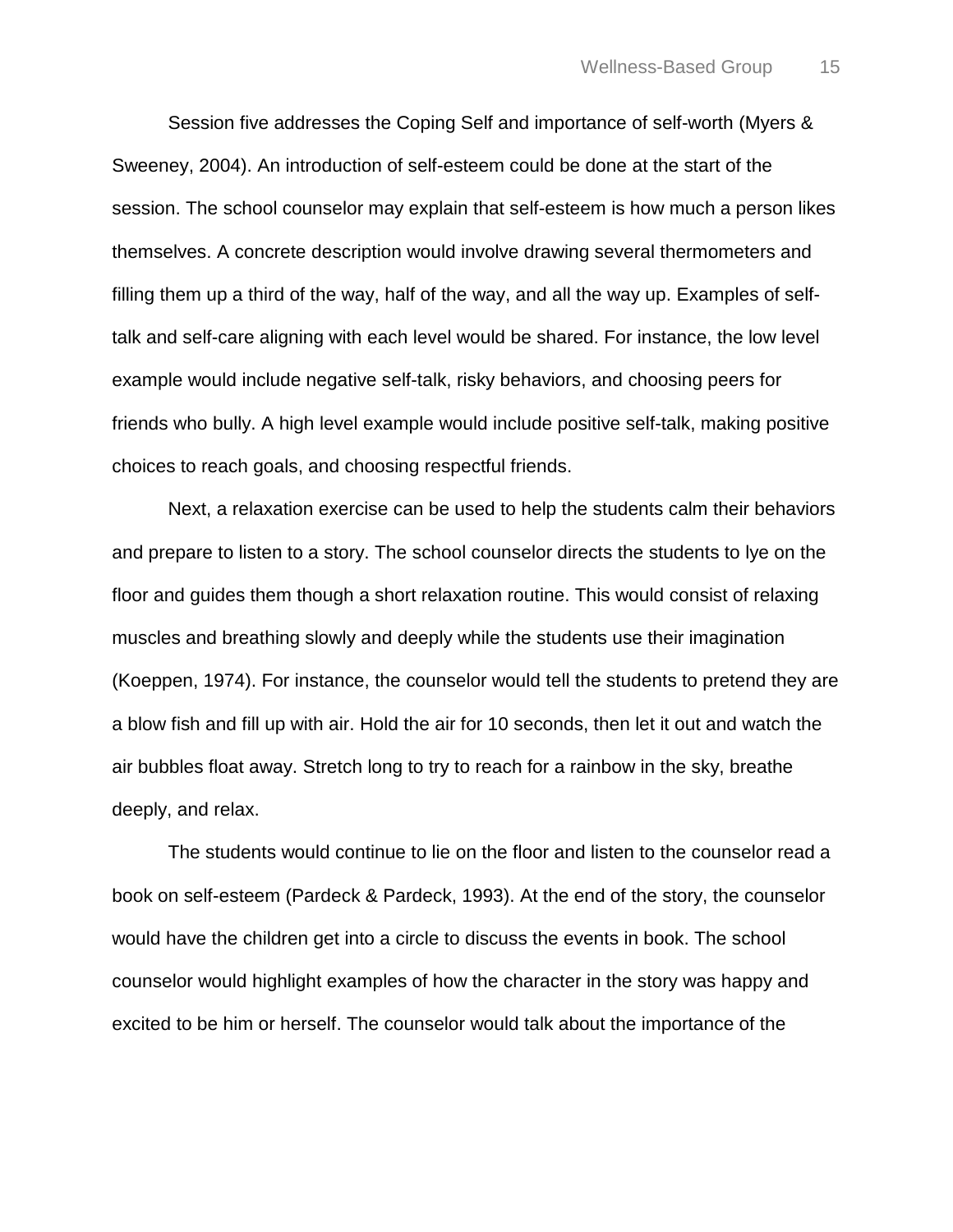students liking who they are. At the end of the session, the students would be encouraged to share positive aspects about themselves they are proud of.

The sixth session focuses on the Essential Self (Myers & Sweeney, 2004), which is labeled as the uniqueness of each group member. A homework worksheet given out at the end of the fifth session provides an opportunity for group members to talk with their caregivers about their spirituality, gender, culture, and other unique aspects of themselves. The group session is an avenue for the children to share information about themselves, be proud of their unique qualities, and celebrate their personal touch on wellness (Savolaine & Granello, 2002). During the discussion, the school counselor would emphasize acceptance of others and explain how different interests, strengths, and backgrounds may influence wellness in various ways (Spurgeon & Myers, 2003; Tatar & Myers, 2007).

At the end of this session, the group would review all of the different wellness dimensions by looking at the wellness star. The school counselor would lead the discussion about importance of continuing to be well. Ways to continue on this positive path would be explained, which would consist of examples provided during previous sessions. As a termination exercise (Jones & Robinson, 2000), the group members would identify something positive about their experience during the group. For instance, group members could share about what they learned or what they though was fun. The school counselor may also make an encouraging statement to each child by commenting on progress made during the sessions. Possible encouraging statements may include the following: eating healthier food during lunch (Physical Self), working hard to control behavior and avoid negative consequences (Creative Self), making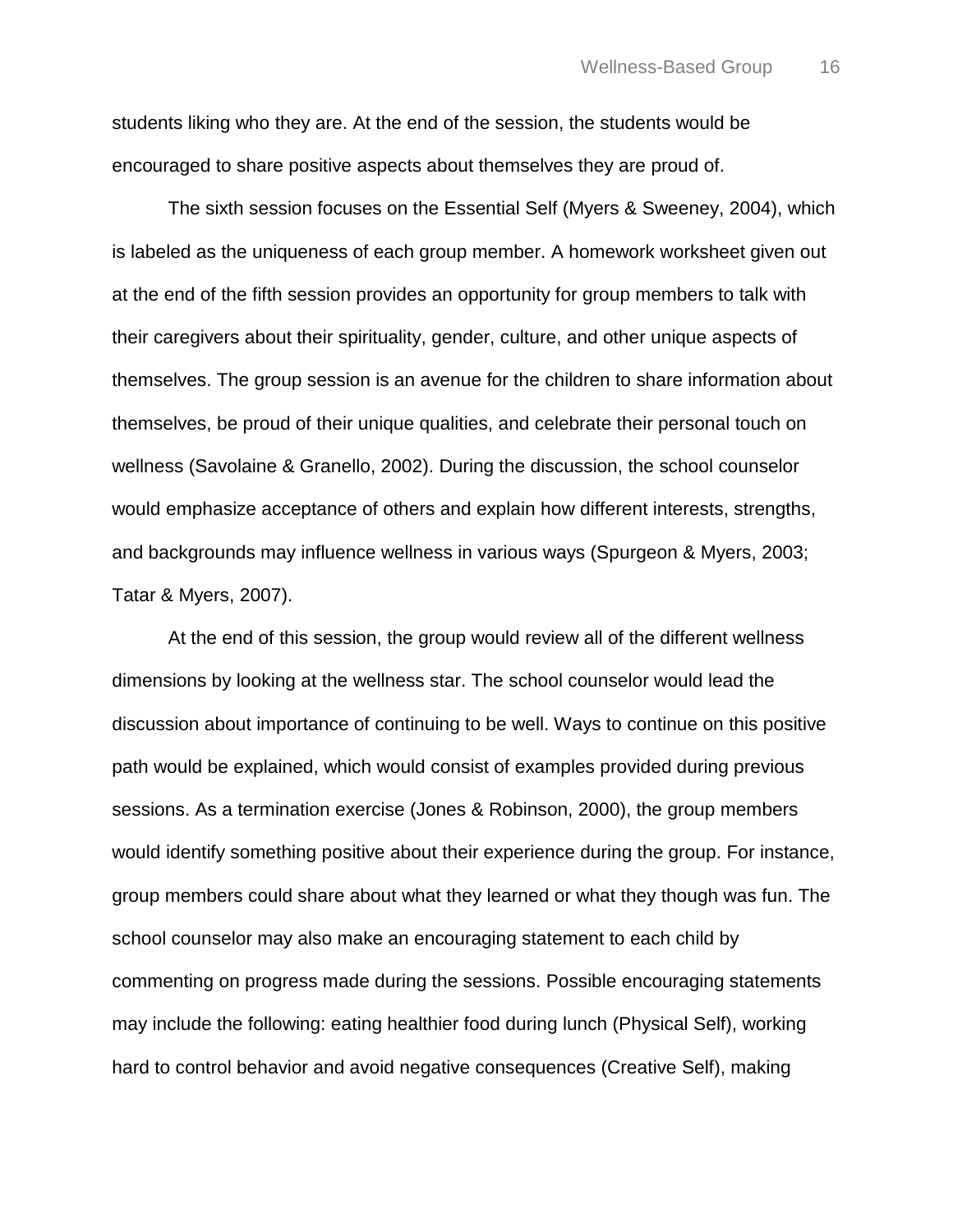positive choices about friends (Social Self), thinking positively about yourself (Coping Self), or embracing unique aspects of yourself (Essential Self).

# Summary

Elementary school students in DAEPs have a tendency to suffer from a multitude of problems that impact student holistic wellness. School counselors are in a unique position to assist students in these areas while striving for academic success, reduction in disruptive behavior, and increase in wellness. School counselors may utilize a strengths-based holistic paradigm, such as the IS-Wel (Myers & Sweeney, 2004), in group counseling settings with elementary school students in DAEPs. This approach may be broad enough to address various concerns students are experiencing. It also highlights positive characteristics of the students and builds on existing strengths, which may not be common place in DAEPs as much focus can be on problem behaviors (Farler, 2005). School counselors may use the IS-Wel model to practically conceptualize individuals in terms of strengths and potential without losing sight of areas of concern (Villalba & Borders, 2005). The wellness-based group counseling intervention for elementary school students in DAEPs described in this article may be used to intervene with current concerns students are experiencing. It may also be a preventative for future problems and to start students on a positive path for future wellness (Holcomb-McCoy, 2005).

The illustrated wellness-based group counseling intervention is a benefit for school counselors in DAEPs. This is one of the first models conceptualized specifically for use with elementary age students in this unique setting. It provides school counselors with a time effective curriculum that specifically follows ASCA's National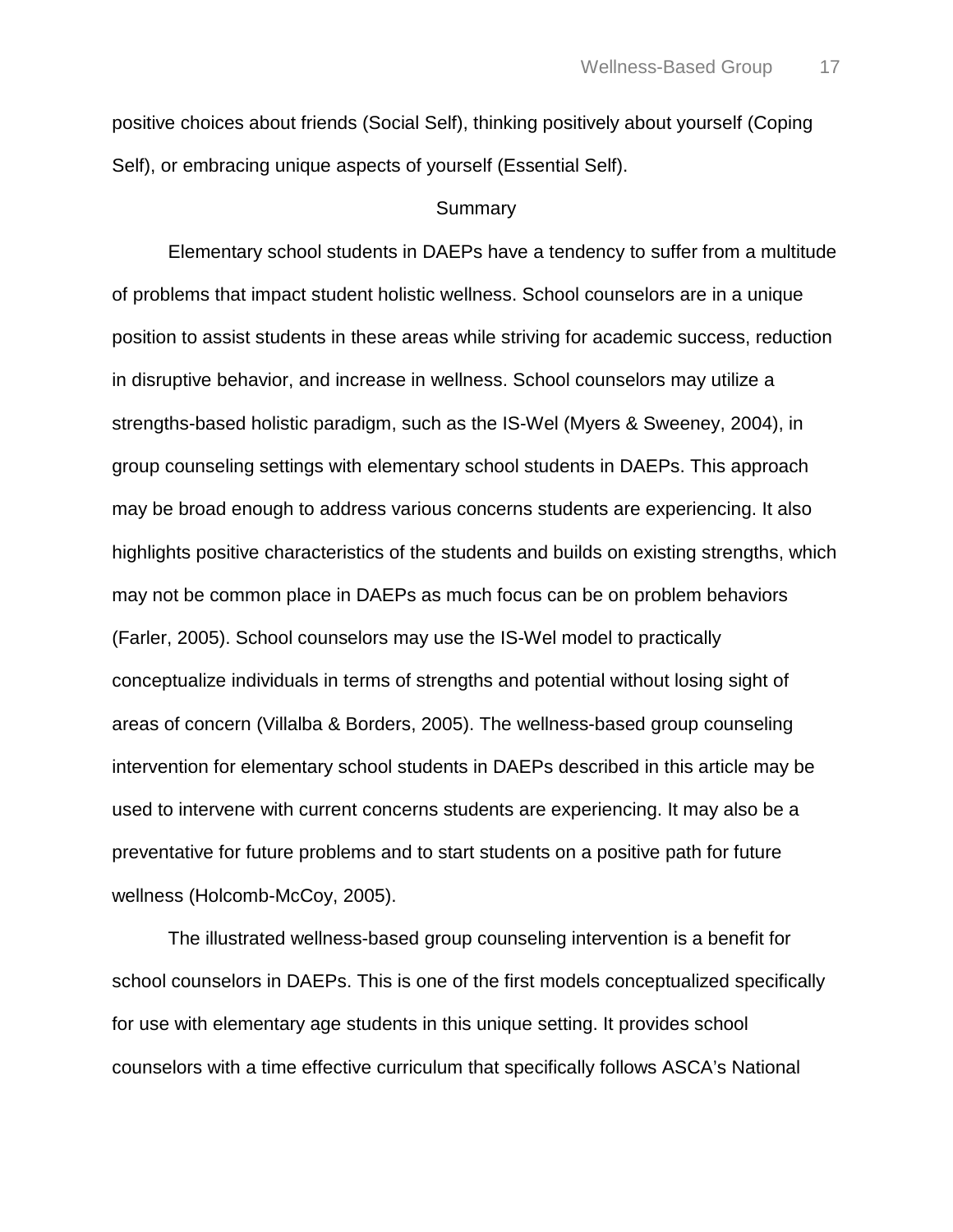Model (2005) and strives to addresses the wide variety of needs students in DAEPs struggle with (Campbell, 1990). The wellness model meets DAEP school counselors' current need for strength-based interventions for these students who have comprehensive challenges that may go beyond behavioral problems. *Limitations and Suggestions for Future Research*

Limitations exist for the detailed wellness-based group counseling curriculum for elementary school students in DAEPs. For instance, the group was designed for the elementary age group and the concepts addressed as well as activities may not be effective for older age groups, elementary students with particular academic learning differences, or elementary students with developmental challenges. This approach may not be suited for counseling groups conducted in juvenile detention facilities for younger children as the setting and presenting problems of children may differ. Another limitation is the lack of empirical support for the detailed intervention. Even though these limitations exist, the proposed group program provides a basis for further exploration with at least this wellness-based group modality with this specific population.

Further development of other group counseling programs for these students is needed as well as empirical studies to evaluate the efficacy of the approaches. For instance, experimental designs and longitudinal studies examining changes in problem behaviors of DAEP students following wellness interventions would be of benefit to the field. Revising the group curriculums based on the findings to further enhance the efficacy of the interventions would be beneficial to the students as well.

Altering the group modality for delivering the interventions would be another area to explore. For instance, researchers could assess the extent of differences in outcomes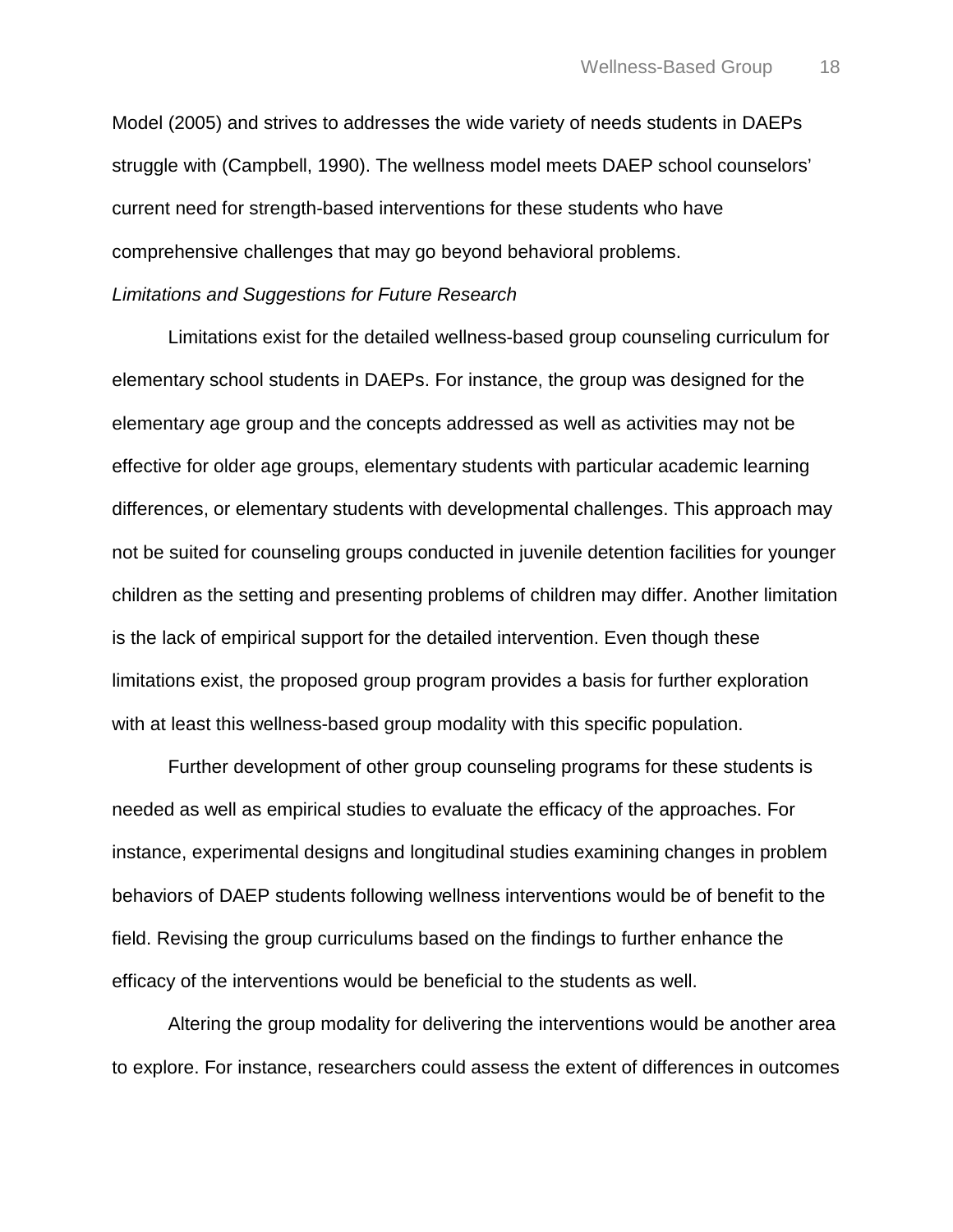for small versus large groups. Or, investigate the utility of conducting follow-up sessions 1 month and 2 months following the end of the initial group sessions to determine if wellness levels change. Further research into the individual dimensions of the wellness paradigm with elementary school students in DAEP could be useful as well. For example, researchers could explore how spirituality, stress management, or control third order factors correlate to problem behaviors. Specific interventions that focus on those areas could be incorporated into curriculums and the effect of the modality could be assessed.

Researchers could also construct guidance curricula for elementary school students in DAEPs. The outcomes of the wellness-based programs could also be assessed. Additionally, the method of incorporating wellness into the daily lives of DAEP students via school counselors collaborating with administrators and teachers to create a strengths-based wellness environment within the school for children could also be explored (Villalba & Borders, 2005). Overall, continued research in exploring comprehensive remedial as well as preventative wellness-based programs for elementary school students is needed to enhance the quality of education and wellness of students in DAEPs.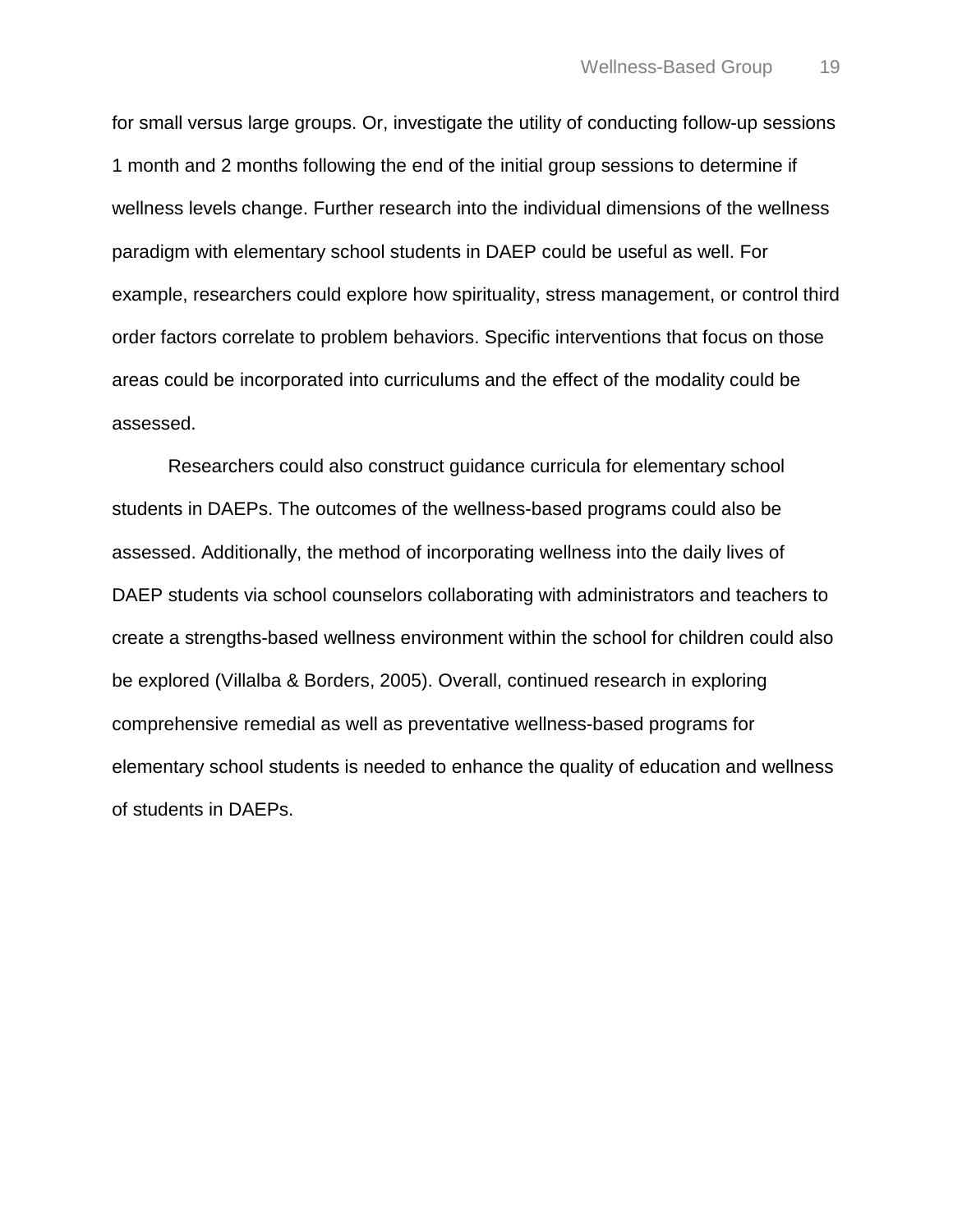#### References

- American School Counselor Association. (2005). *The ASCA National Model: A framework for school counseling programs*. Alexandra, VA: Author.
- American School Counselor Association. (2006). *Position statement of the American School Counselor Association*. Alexandra, VA: Author.
- Andersen, J. P., Floisand, B., Martinez, D., & Robinson, D. P. (1997). Horizonte: Where students come first. *Educational Leadership, 54,* 50-52.
- Bennett, D. S., & Gibbons, T. A. (2000). Efficacy of child cognitive-behavioral interventions for antisocial behavior: A meta-analysis. *Child and Family Behavior Therapy, 22,* 1-15.
- Bergin, J. J. (2004). Small-group counseling. In A. Vernon (Ed.), *Counseling children and adolescents* (3rd ed., pp. 355-390). Denver, CO: Love.
- Brake, K. J., & Gerler, E. R. (1994). Discovery: A program for fourth and fifth graders identified as discipline problems. *American School Counselor Association, 28*, 170-181. Retrieved June 14, 2008, from PsycINFO database.
- Campbell, S. B. (1990). Behaviour problems in pre-school children. *Journal of Child Psychology and Psychiatry, 36,* 113-149.
- Cowen, E. L. (1991). In pursuit of wellness. *American Psychologist, 46*, 404-408.
- Cowen, E. L. (1994). The enhancement of psychological wellness: Challenges and opportunities. *American Journal of Community Psychology, 22,* 149-179.
- Dunn, H. L. (1973). *High-level wellness*. Arlington, VA: R. W. Beatty.
- Farler, D. S. (2005). Effective components of disciplinary alternative education programs as perceived by disciplinary alternative directors and teachers in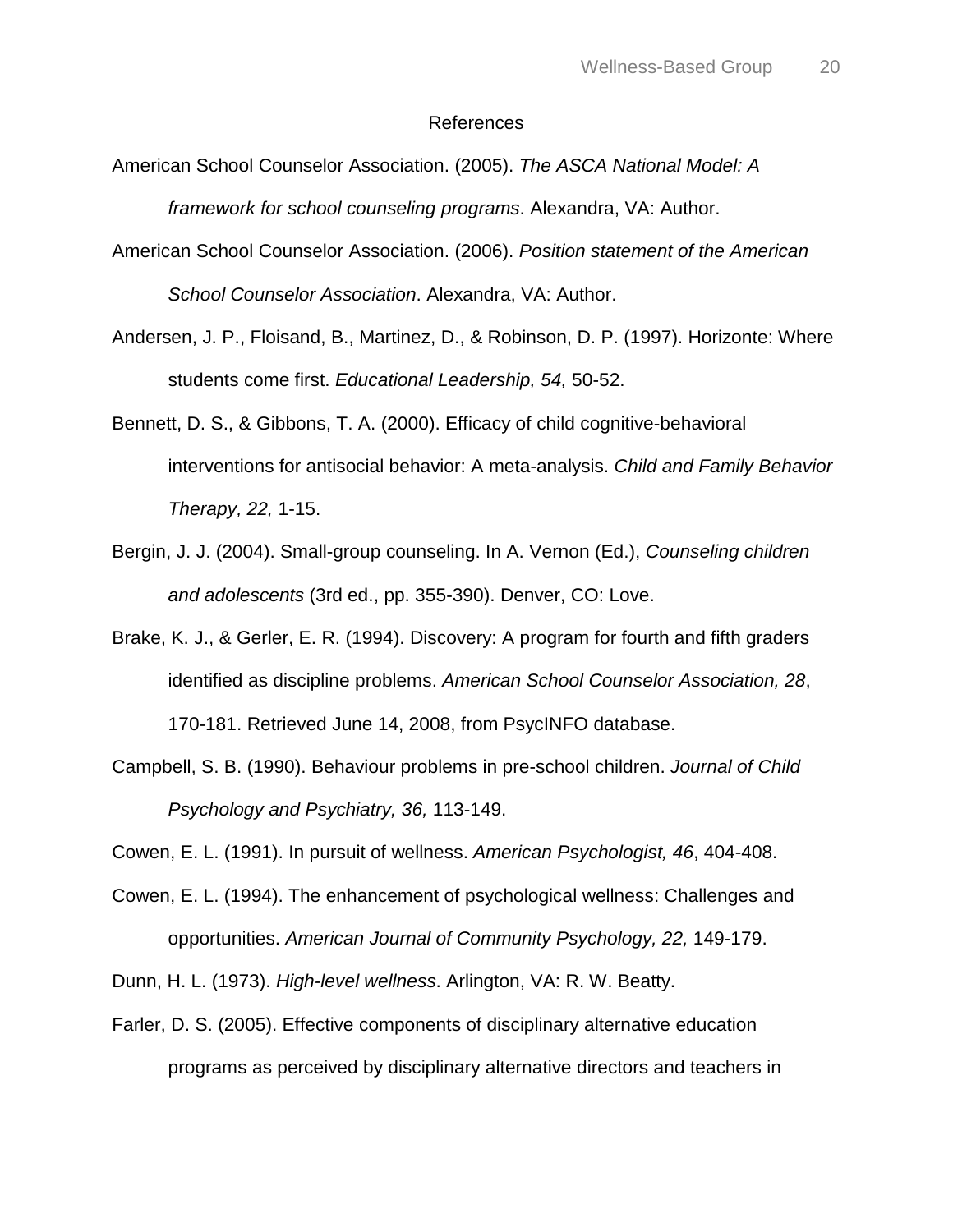education service center, Region 10, Texas. *Dissertation Abstracts International, 66*(11), 171A. (UMI No. 3196387)

- Gerrity, D. A., & DeLucia-Waack, J. L. (2007). Effectiveness of groups in schools. *The Journal for Specialists in Group Work, 32*, 97-106.
- Granello, P. F. (2000). Integrating wellness counseling into private practice. *Journal of Psychotherapy in Independent Practice, 1*, 3-16.
- Griffin, B. L. (1993). Administrators can use alternative schools to meet student needs. *Journal of School Leadership, 3*, 416-420.
- Harnish, D., & Henderson, L. (1996). Focus group research on Georgia's program for chronically disruptive youth. *The Clearing House, 70*, 69-72. Retrieved June 14, 2008, from Academic Search Complete database.
- Hatfield, J. A., & Hatfield, S. R. (1992). As if your life depended on it: Promoting cognitive development to promote wellness. *Journal of Counseling and Development, 71,* 164-167.
- Hettler, B. (1984). Wellness: Encouraging a lifetime pursuit of excellence. *Health Values, 8*, 13-17.
- Holcomb-McCoy, C. (2005). Wellness and children: Research implications. In J. E. Myers & T. J. Sweeney (Eds.). *Counseling for wellness: Theory, research, and practice* (pp. 59-66). Alexandra, VA: American Counseling Association.
- Irwin, E. E. (1972). Assessment of drama therapy in a child guidance setting. *Group Psychotherapy and Psychodrama, 25*, 105-116.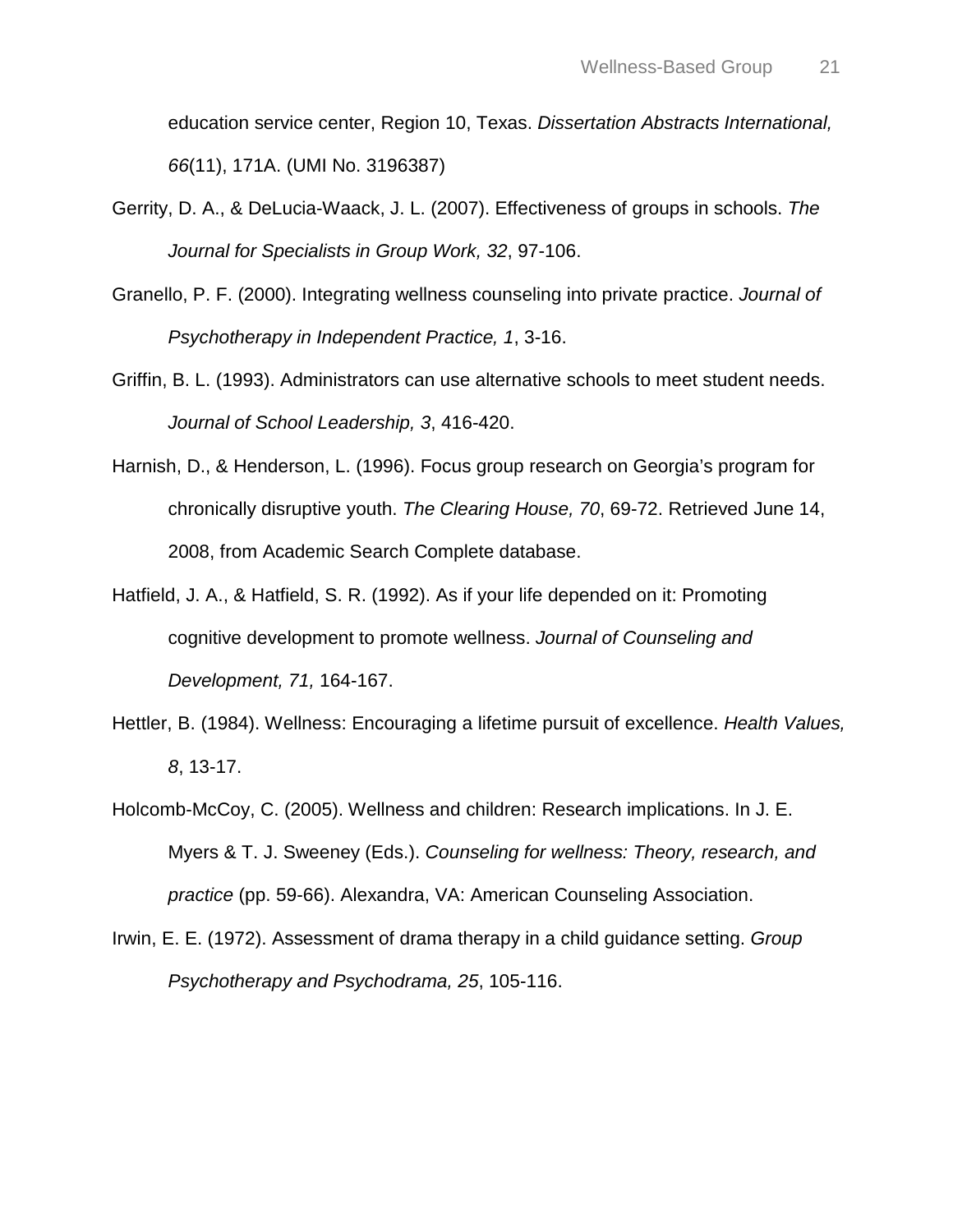- Jones, K. D., & Robinson, E. H., III. (2000). Psychoeducational groups: A model for choosing topics and exercises appropriate to group stage. *Journal for Specialists in Group Work, 25,* 356-365.
- Kleiner, B., Porch, R., & Farris, E. (2002). *Public alternative schools and programs for students at risk of education failure: 2000-01* (NCES 2002-004). U.S. Department of Education. Washington, DC: National Center for Education Statistics.
- Koeppen, A. S. (1974). Relaxation training for children. *Elementary School Guidance and Counseling, 9,* 14-21.
- Kottler, J. A. (2001). *Learning group leadership: An experiential approach*. Needham Heights, MA: Allyn Bacon.
- Lehr, C. A., Moreau, R. A., Lange., L. M., & Lanners, E. J. (2004). Alternative schools: Findings from a national survey of states (Research Report No. 2). Minneapolis, MN: University of Minnesota, The College of Education and Human Development.
- Leone, P., & Drakeford, W. (1999). Alternative education: From a "last chance" to a proactive model. *The Clearing House, 73*, 86-88.
- Makinson, L. S., & Myers, J. E. (2003). Wellness: An alternative paradigm for violence prevention. *Journal of Humanistic Counseling, Education and Development, 42,*  165-177.
- Maslow, A. (1968). *Toward a psychology of being* (2<sup>nd</sup> ed.). New York: Van Nostrand Reinhold.
- McCloskey, L. A., Figuerdo, A. J., & Koss, M. P. (1995). The effects of systemic family violence on children's mental health. *Child Development, 66*(5), 1239-1261.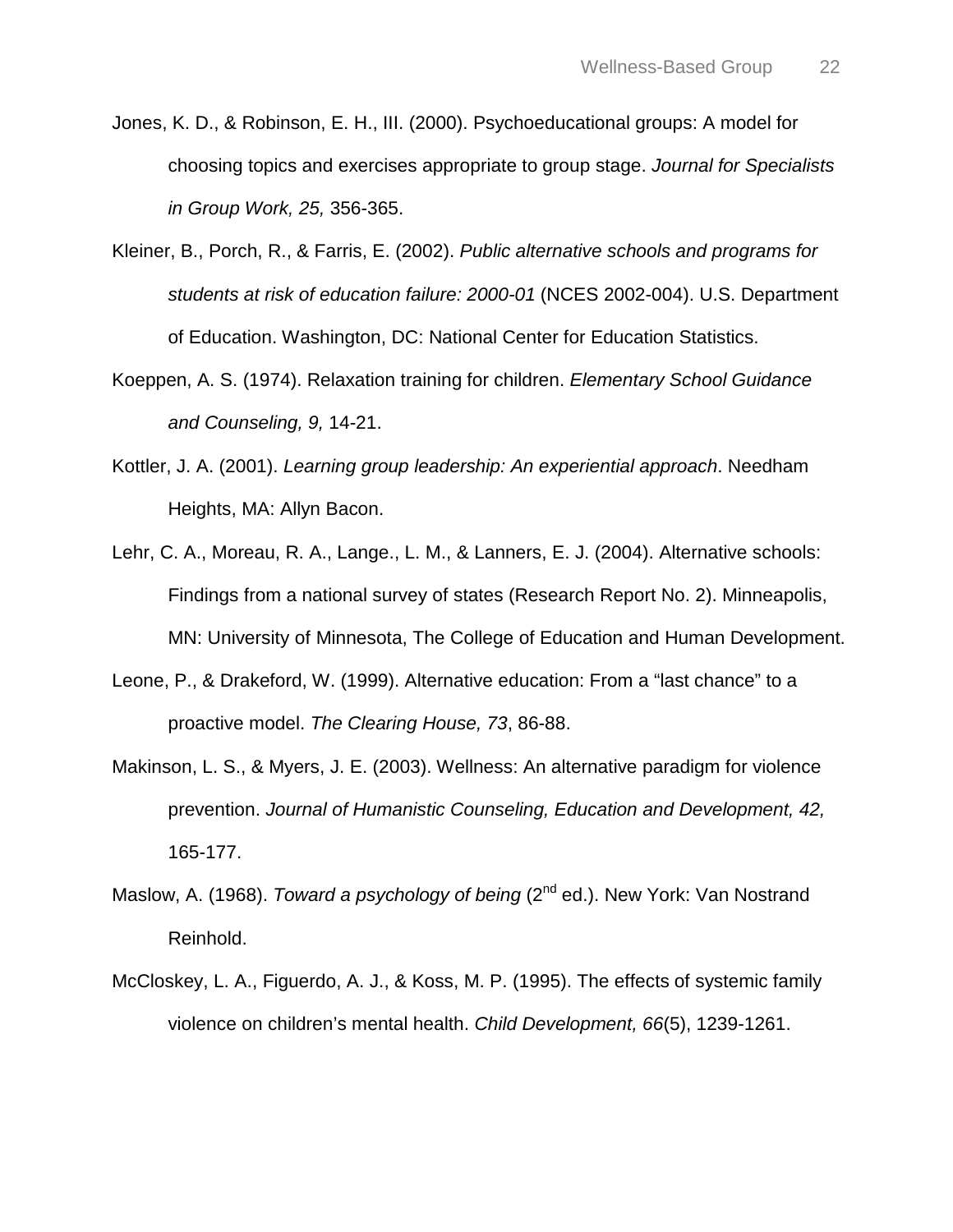- Mehaffey, J. I., & Sandberg, S. K. (1992). Conducting social skills training groups with elementary school children. *The School Counselor, 40,* 61-67. Retrieved June 14, 2008, from PsycINFO database.
- Mills, R. C., Dunham, R. G., & Alpert, G. P. (1988). Working with high-risk youth in prevention and early intervention programs: Toward a comprehensive wellness model. *Adolescence, 23,* 643-660.
- Myers, J. E. (1991). Wellness as a paradigm for counseling and development: The possible future. *Counselor Education and Supervision, 30*, 183-193.
- Myers, J. E. (1992). Wellness, prevention, development: The cornerstone of the profession. *Journal of Counseling and Development, 71*, 136-139.
- Myers, J. E. (2007). *Wellness counseling*. Manuscript submitted for publication, The University of North Carolina at Greensboro.
- Myers, J. E., & Sweeney, T. J. (2004). The Indivisible Self: An evidence-based model of wellness. *Journal of Individual Psychology, 60,* 234-244.
- Myers, J. E., & Sweeney, T. J. (2005a). *Counseling for wellness: Theory, research, and practice*. Alexandria, VA: American Counseling Association.
- Myers, J. E., & Sweeney, T. J. (2005b). *Manual for the Five Factor Wellness Inventory*. Menlo Park, CA: Mindgarden Publishers, Inc.
- Myers, J. E., Sweeney, T. J., & Witmer, J. M. (2000). The wheel of wellness counseling for wellness: A holistic model for treatment planning. *Journal of Counseling and Development, 78*, 251-266.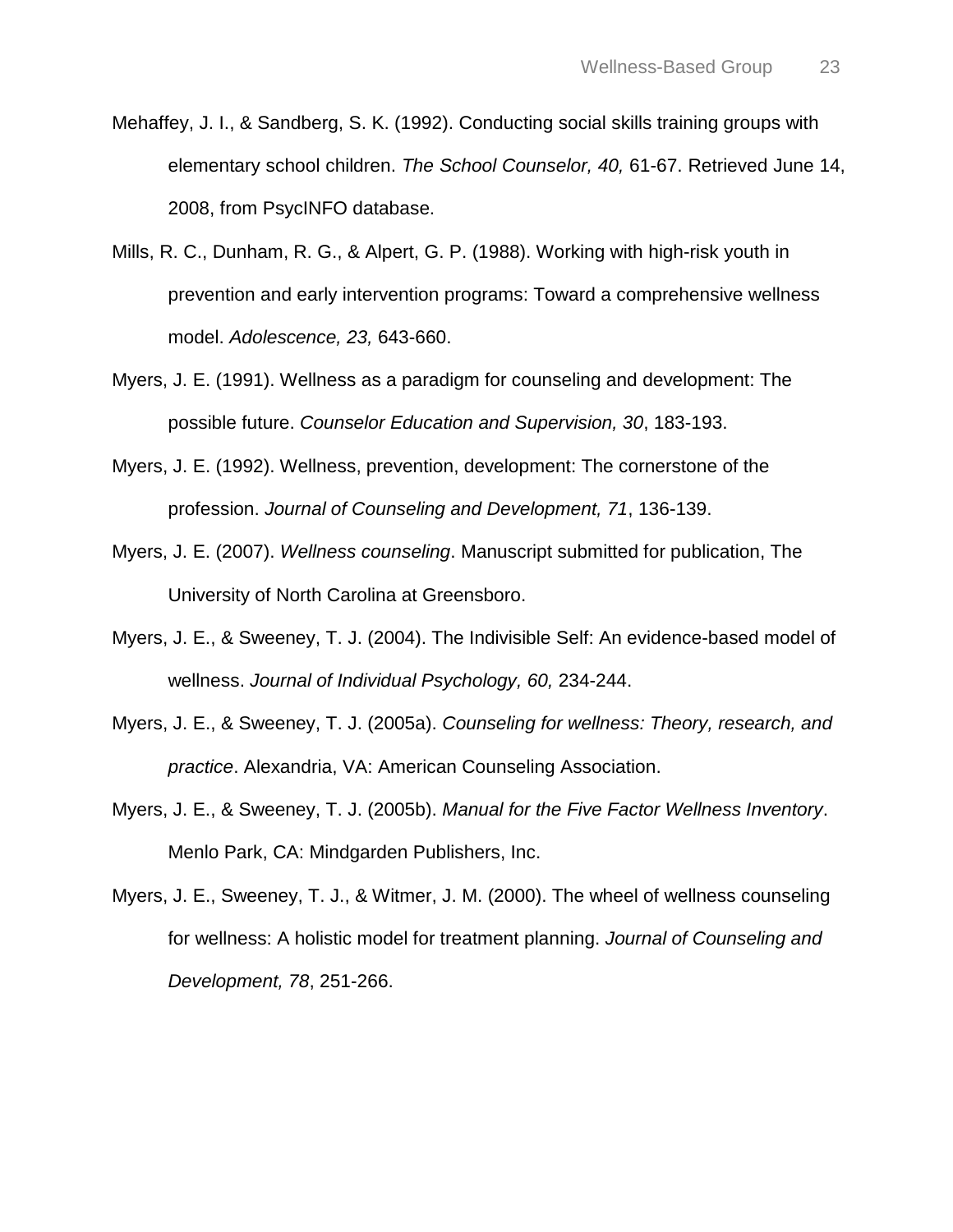- Omizo, M. M., Omizo, S. A., & D'Andrea, M. J. (1992). Promoting wellness among elementary school children. *Journal of Counseling and Development, 71*, 194- 198.
- Pardeck, J. T., & Pardeck, J. A. (Eds.). (1993). *Bibliotherapy: A clinical approach for helping children*. Langhorn, PA: Gordon Breach Science.
- Pierce, D. N. (2006, June). *Everything you ever wanted to know about the DAEP*. Presentation at the meeting of the Texas Association for Secondary School Counselors, Austin, TX.
- Rogers, B. (2001). A path of healing and wellness for native families. *American Behavioral Scientist, 44*, 1512-1514.
- Savolaine, J., & Granello, P. F. (2002). The function of meaning and purpose for individual wellness. *Journal of Humanistic Counseling, Education and Development, 41*, 178-189.
- Scales, P., & Roehlkepartain, E. (2004). Service to others: A gateway asset for school success and healthy development. In National Youth Leadership Council, *Growing to greatness 2004: The state of service-learning project* (pp. 26-32). St. Paul, MN: NYLC.
- Schmidt, J. J. (2004). *A survival guide for the elementary/middle school counselor.* San Francisco: John Wiley Sons.
- Shechtman, Z. (2001). Prevention group for angry and aggressive children. *Journal for Specialists in Group Work, 26,* 228-236.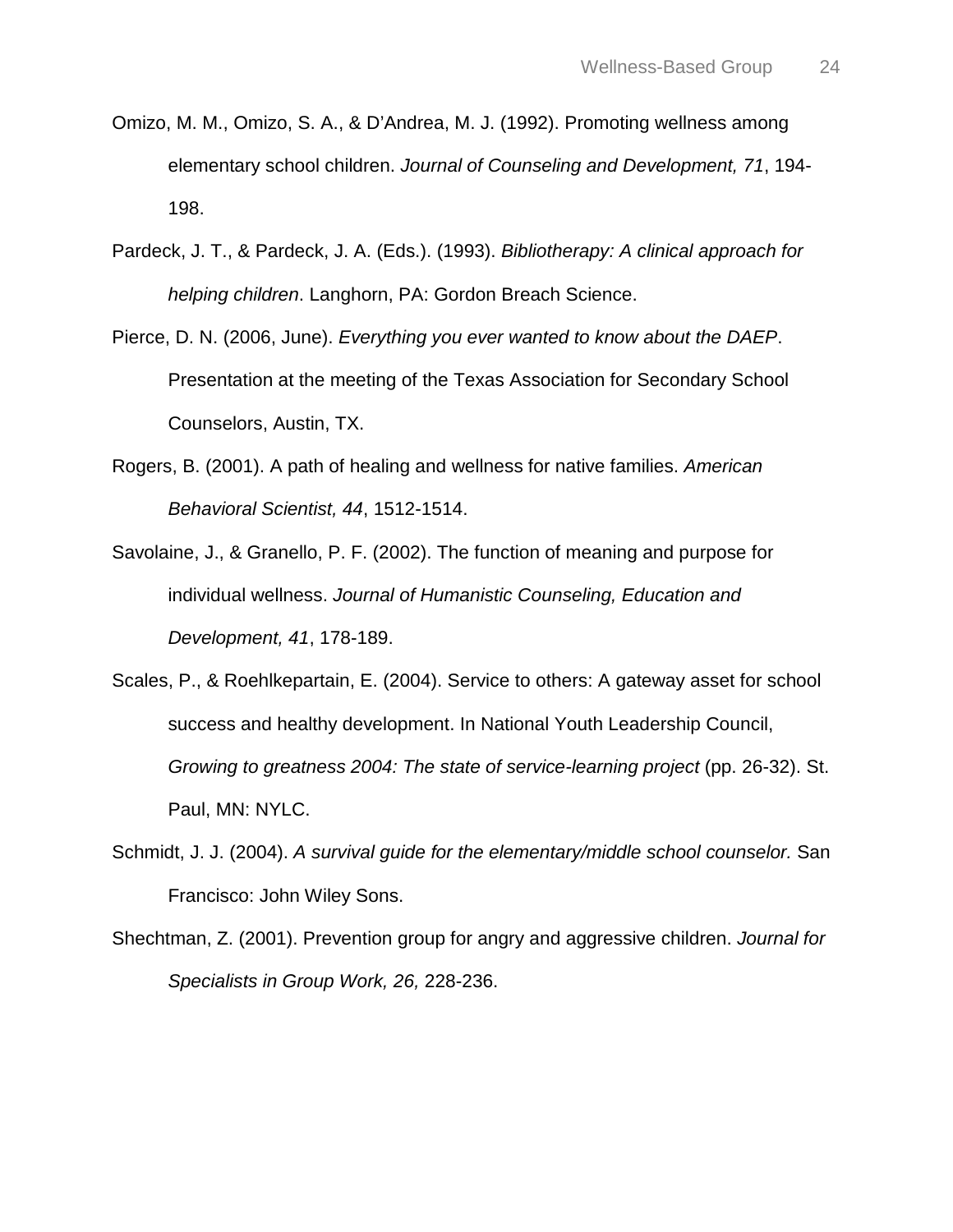- Sherr, L., Bergenstrom, A., & McCann, E. (1999). An audit of a school-based counselling provision for emotional and behavioural difficulties in primary school children. *Counselling Psychology Quarterly, 12*, 271-284.
- Slee, P. T. (1993). Children, stressful life events and school adjustment: An Australian study. *Educational Psychology, 13*, 3-7. Retrieved June 14, 2008, from Academic Search Complete database.
- Sleet, D. A., & Dane, J. K. (1985). Wellness factors among adolescents. *Adolescents, 20*, 909-920.
- Smith-Adcock, S., Webster, S. M., Leonard, L. G., & Walker, J. L. (2008). Benefits of a holistic group counseling model to promote wellness for girls at risk for delinquency: An exploratory study. *Journal of Humanistic Counseling, Education and Development, 47*, 111-126.
- Spurgeon, S. L. & Myers, J. E. (2003). *Understanding and enhancing self-esteem in African-American males: Benefits of a wellness perspective*. Manuscript submitted for publication, The University of North Carolina at Greensboro.
- Stoblier, K., & Kratochwill, T. (1998). *Handbook of group intervention for children and families.* Boston: Allyn & Bacon.
- Tatar, M., & Myers, J. E. (2007). *Wellness of children in Israel and the United States: A preliminary examination of culture and well-being*. Manuscript submitted for publication, The University of North Carolina at Greensboro.
- Texas Appleseed. (2007a). *School to prison pipeline: Dropout to incarceration*. Austin, TX: Author.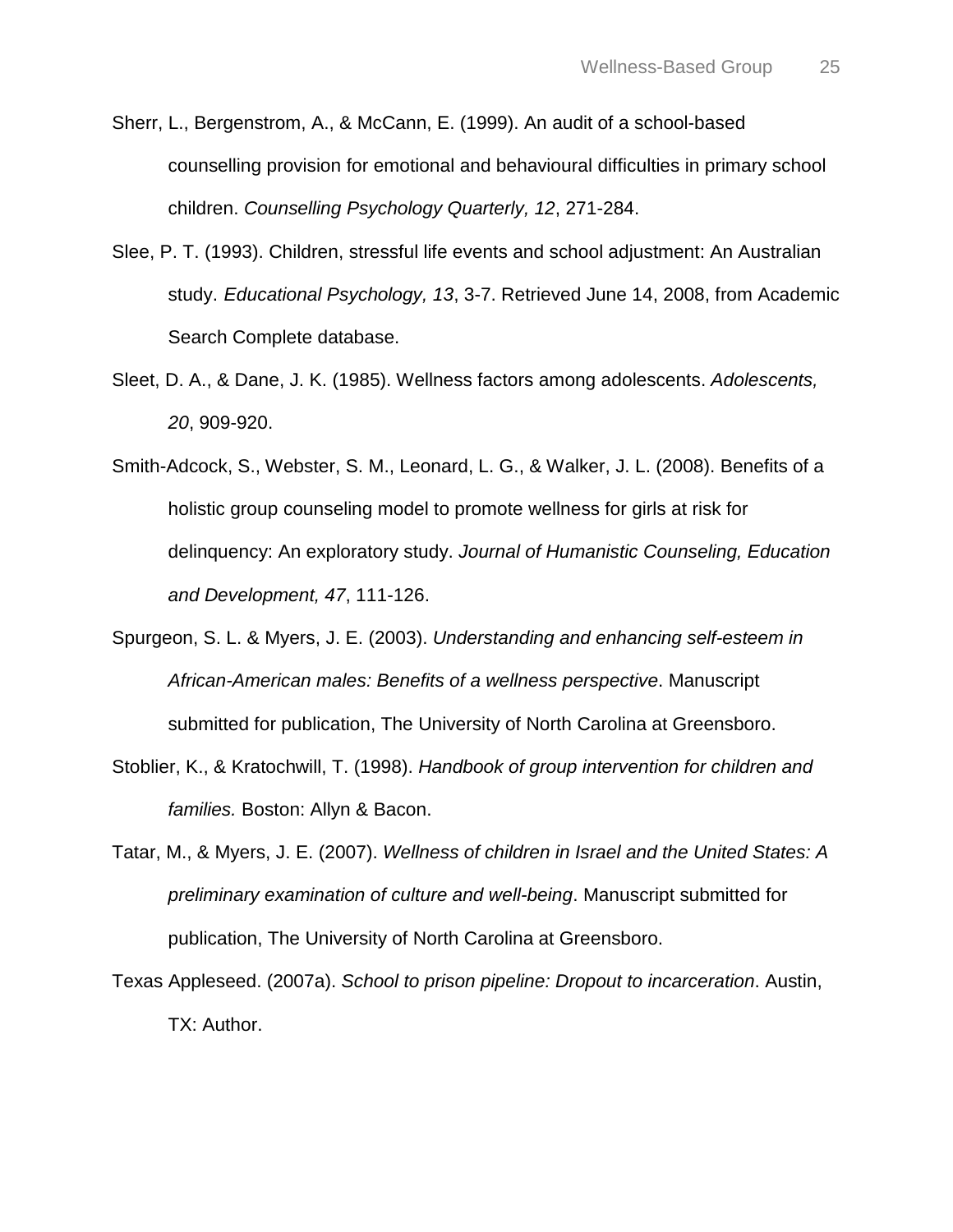- Texas Appleseed. (2007b). *Texas school discipline policies: A statistical overview*. Retrieved June 5, 2008, from http ://www.texasappleseed.net/pdf/School%20 Discipline%20Stat%20report.doc
- Thompson, C. L., & Henderson, D. A. (2007). *Counseling children* (7th ed.). Belmont, CA: Thompson Brooks/Cole.
- Unruh, D., Bullis, M., Todis, B., Waintrup, M., & Atkins, T. (2007). Programs and practices for special education students in alternative education settings*. Improving Secondary Education and Transition Services through Research, 6,* 1- 6.
- Villalba, J. A. (2007). Incorporating wellness into group work in elementary schools. *The Journal for Specialists in Group Work, 32*, 31-40.
- Villalba, J. A., & Borders, L. D. (2005). Wellness applications in schools. In J. E. Myers & T. J. Sweeney (Eds.), *Counseling for wellness: Theory, research, and practice*  (pp. 227-234). Alexandra, VA: American Counseling Association.
- Villalba, J. A., & Myers, J. E. (2008). The effectiveness of wellness-based classroom guidance in elementary school settings: A pilot study. *Journal of School Counseling, 6*(9). Retrieved July 11, 2008, from http ://www.jsc.montana.edu/ articles/v6n9.pdf
- Willis, C. (1998). *Decision making: The foundation of responsible behavior*. Tucson, AZ: University of Arizona.

Yalom, I. (1995) *Theory and practice of group psychotherapy.* New York: Basic Books.